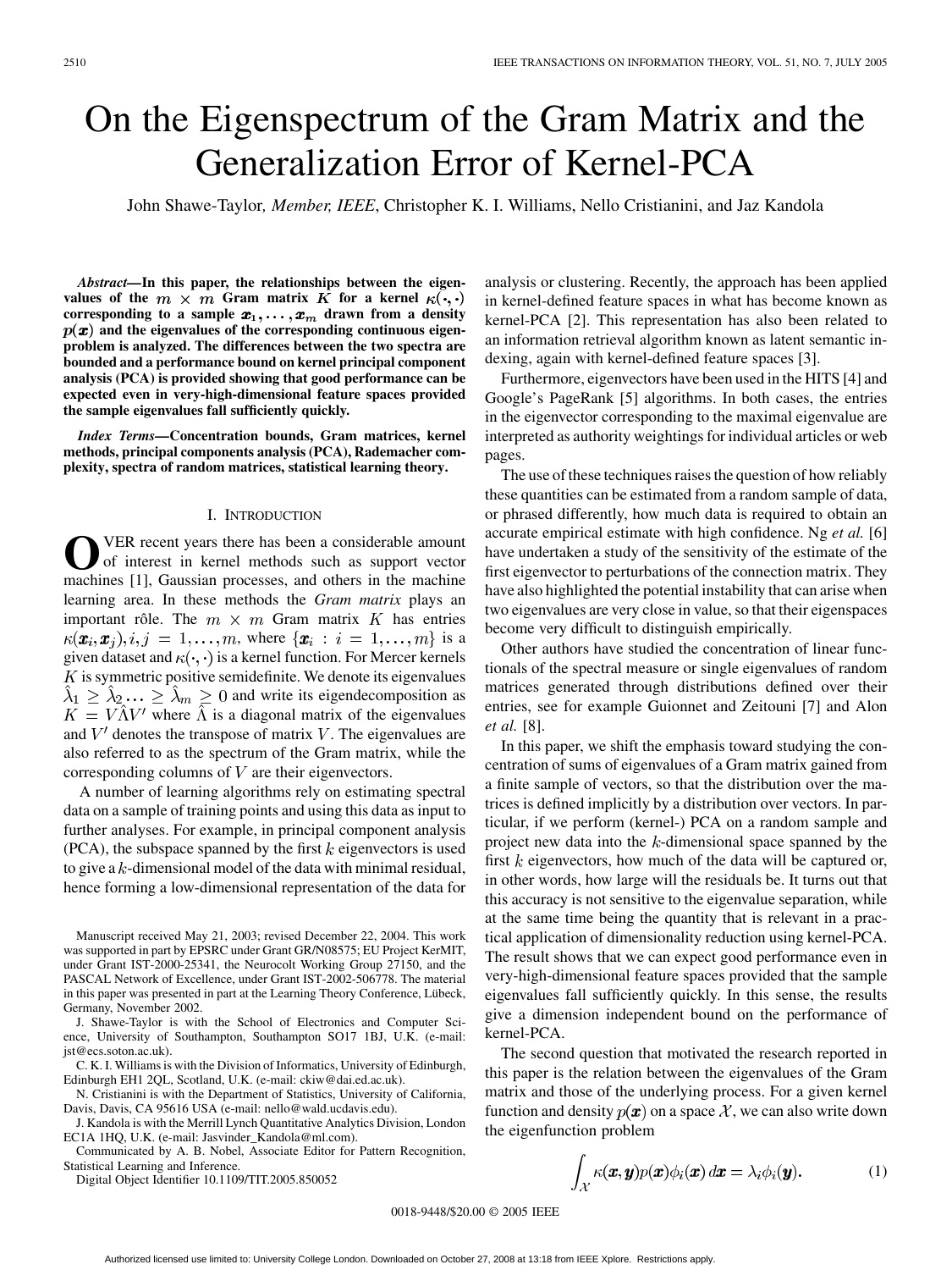Note that the eigenfunctions are orthonormal with respect to  $p(\boldsymbol{x})$ , i.e.,

$$
\int_{\mathcal{X}} \phi_i(\pmb{x}) p(\pmb{x}) \phi_j(\pmb{x}) d\pmb{x} = \delta_{ij}.
$$

Let the eigenvalues of the underlying process be ordered so that  $\lambda_1 \geq \lambda_2 \geq \ldots$  This continuous eigenproblem can be approximated in the following way. Let  $\{\boldsymbol{x}_i : i = 1, \dots, m\}$  be a sample drawn according to  $p(x)$ . Then

$$
\int_{\mathcal{X}} \kappa(\boldsymbol{x}, \boldsymbol{y}) p(\boldsymbol{x}) \phi_i(\boldsymbol{x}) d\boldsymbol{x} \simeq \frac{1}{m} \sum_{k=1}^m \kappa(\boldsymbol{x}_k, \boldsymbol{y}) \phi_i(\boldsymbol{x}_k).
$$
 (2)

As pointed out in [[9\]](#page-11-0), the standard numerical method (see, e.g., [\[10](#page-11-0), Ch. 3]) for approximating the eigenfunctions and eigenvalues of (1) is to use a numerical approximation such as (2) to estimate the integral, and then plug in  $y = x_i$  for  $j = 1, \ldots, m$ to obtain a matrix eigenproblem

$$
\sum_{k=1}^m \kappa(\pmb{x}_k,\pmb{x}_j)\phi_i(\pmb{x}_k)=\hat{\lambda}_i\phi_i(\pmb{x}_j).
$$

Thus, we see that  $\mu_i \stackrel{\text{def}}{=} (1/m)\hat{\lambda}_i$  is an obvious estimator for the  $i$ th eigenvalue of the continuous problem. The theory of the numerical solution of eigenvalue problems [\[10](#page-11-0), Theorem 3.4] shows that for a fixed k,  $\mu_k$  will converge to  $\lambda_k$  in the limit as  $m \rightarrow \infty$ .

For the case that X is one dimensional and  $p(x)$  is Gaussian and  $\kappa(x, y) = \exp(-b(x - y)^2)$  (the radial basis function (RBF) kernel with length scale  $b^{-1/2}$ ), there are analytic results for the eigenvalues and eigenfunctions of (1) as given in [[11,](#page-11-0) Sec. 4]. To compare the process eigenvalues with empirical eigenvalues 1000 samples of size  $m = 100$  were used, with parameters  $b = 3$  and  $p(x) \sim \mathcal{N}(0, 1/4)$ . The 1000 repetitions were used to characterize the variability of the empirical eigenvalues. For this case, we can therefore compare the values of  $\mu_i$  with the corresponding  $\lambda_i$ , as shown in Fig. 1(a). Fig. 1(b) plots the difference between the average (over 1000 samples) of the partial sum of the first  $i$  empirical eigenvalues against the same partial sum of the process eigenvalues. These two plots show that for  $i = 1$ , the average empirical eigenvalue overestimates  $\lambda_1$ , but that for  $i > 1$ , the converse is true. Fig. 1(b) also shows that the empirical partial sum initially overestimates the process partial sum, but that this gradually declines. One of the results of this paper will be bounds on the degree of overestimation for these partial sums in a fully general setting. Goltchinskii and Gine [\[12](#page-11-0)] discuss a number of results including rates of convergence of the  $\mu$ -spectrum to the  $\lambda$ -spectrum. The measure they use compares the whole spectrum rather than individual eigenvalues or subsets of eigenvalues. They also do not deal with the estimation problem for PCA residuals.

Johnstone [[13\]](#page-12-0) studies the distribution of the largest eigenvalue of the Gram matrix of a set of vectors whose components are independent Gaussians, though his is also an asymptotic analysis as the dimension of the feature space and the number of vectors tends to infinity at a fixed ratio greater than 1.

In an earlier version of this paper [[14\]](#page-12-0), we discussed the concentration of spectral properties of Gram matrices and of the



Fig. 1. (a) A plot of the log eigenvalue against the index of the eigenvalue. The straight line is the theoretical relationship. The center point (marked with a star) in the error bar is the log of the average value of  $\mu_k$ . The upper and lower ends of the error bars are the 97.5% and 2.5% centiles of  $\log(\mu_k)$ , respectively, taken over 1000 repetitions. (b) A plot of the difference between the average of  $\mu_j$  and  $\sum_{i=1}^i \lambda_j$  against *i*.

residuals of fixed projections. However, these results gave deviation bounds on the sampling variability of  $\mu_i$  with respect to  $\mathbb{E}[\mu_i]$ , but did not address the relationship of  $\mu_i$  to  $\lambda_i$  or the estimation problem of the residual of PCA on new data.

In order to state our main results, consider a general probability space  $\mathcal X$  and a measurable feature mapping  $\psi$ 

$$
\boldsymbol{\psi} : \boldsymbol{x} \in \mathcal{X} \longmapsto \boldsymbol{\psi}(\boldsymbol{x}) \in F
$$

to a real Hilbert space  $F$ . We assume a probability measure  $p$ on the space  $\mathcal X$ . Note that this implies a distribution on F via the measurable feature map  $\psi$ . We will assume throughout that the support of this distribution is bounded in a ball of radius  $R$ in  $F$ . We draw an independent and identically distributed (i.i.d.) sample  $S$  of  $m$  points

$$
S=(\pmb{x}_1,\ldots,\pmb{x}_m)
$$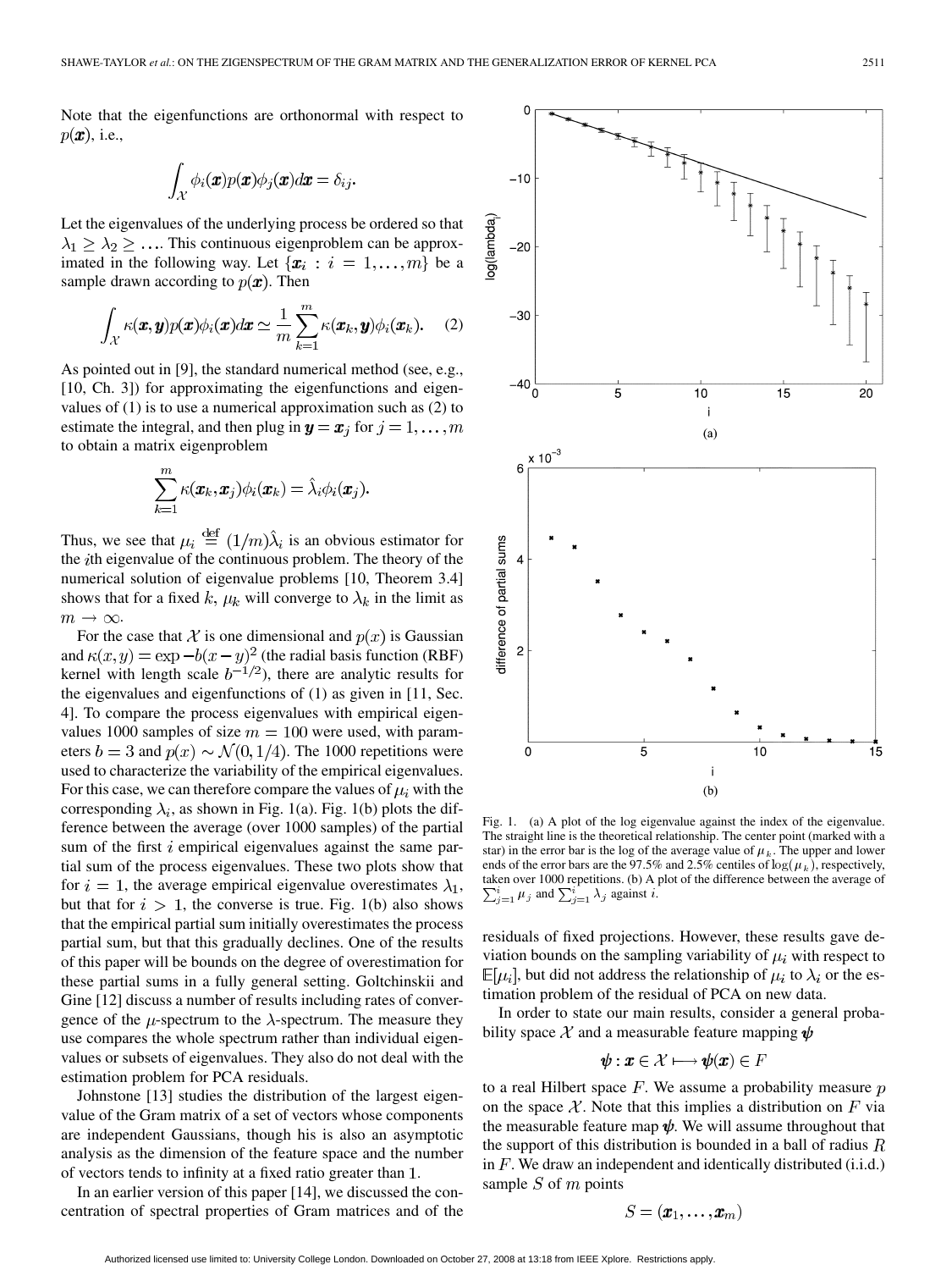from X according to p and form the Gram matrix  $K(S)$  of their projections into  $F$ 

$$
K(S)_{ij} = \langle \pmb{\psi}(\pmb{x}_i), \pmb{\psi}(\pmb{x}_j) \rangle.
$$

We refer to the composition of the inner product with the projections as the kernel function  $\kappa$ 

$$
\kappa(\pmb{x},\pmb{z}) = \langle \pmb{\psi}(\pmb{x}), \pmb{\psi}(\pmb{z}) \rangle
$$

and, similarly, to the matrix  $K(S)$  as the kernel matrix. It is often convenient to specify the kernel  $\kappa$  and define the feature space implicitly by this choice. Such a feature space will exist provided the kernel is symmetric and has the property that all finite kernel matrices are positive semidefinite (see [[15\]](#page-12-0) for details). We refer to the eigenvalues  $\lambda_1(S) \geq \lambda_2(S) \geq \cdots \geq \lambda_m(S)$  of  $K(S)$  as the empirical eigenvalues dropping the dependency on  $S$  if this is clear from the context.

There is a corresponding self-adjoint operator in the inner product space  $L_n^2(\mathcal{X})$  defined by

$$
\mathcal{K}(f)(\boldsymbol{x}) = \int_{\mathcal{X}} f(\boldsymbol{x}') \kappa(\boldsymbol{x}, \boldsymbol{x}') dp(\boldsymbol{x}').
$$

We refer to the eigenvalues of this operator as the process eigenvalues and denote them by  $\lambda_1 \geq \lambda_2 \geq \cdots \geq \lambda_i \geq \cdots$ .

Given a sequence of numbers  $\nu_1 \geq \nu_2 \geq \cdots \geq \nu_m$ , where  $m$  may be infinity, we use the notations

$$
\nu^{>k} = \sum_{i=k+1}^{m} \nu_i
$$
 and  $\nu^{\leq k} = \sum_{i=1}^{k} \nu_i$ 

to denote the tail and initial sums, respectively.

We must introduce a further definition before quoting the main results of the paper. This is concerned with the procedure known as PCA that projects multidimensional data in the feature space F onto the subspace  $V_k$  spanned by the first k eigenvectors of the correlation matrix

$$
C(S) = \frac{1}{m} \sum_{i=1}^{m} \psi(\boldsymbol{x}_i) \psi(\boldsymbol{x}_i)'.
$$

Note that we do not restrict the space  $F$  to be finite dimensional. However, for any finite set of points  $x_1, \ldots, x_m$ , the feature vectors  $\psi(x_1), \ldots, \psi(x_m)$  span a finite-dimensional subspace of  $F$ . Hence, by choosing a basis that spans this subspace and extending to a basis of the whole space, the correlation matrix  $C(S)$  becomes effectively finite dimensional.

We denote projection onto a subspace V by  $P_V(\psi(x))$ . We denote the projection onto the orthogonal complement of  $V$  by  $P_V^{\perp}(\boldsymbol{\psi}(\boldsymbol{x}))$ . If V is a one-dimensional subspace with v a nonzero element of V, we will also write  $P_v$  in place of  $P_V$ . The norm of the orthogonal projection is also referred to as the residual since it corresponds to the distance between the original point and its projection.

We can now state the three main results of this paper. The first is concerned with the residual projections and the sum of the last eigenvalues.

*Theorem 1:* If we perform PCA in the feature space defined by a kernel  $\kappa(\mathbf{x}, \mathbf{z})$  then, with probability greater than  $1-\delta$  over random m-samples S, for all  $1 \le k \le m$ , if we project new data onto the space  $V_k$ , the expected squared residual is bounded by

$$
\lambda^{>k} \leq \mathbb{E}\left[\left\|P_{\hat{V}_k}^{\perp}(\boldsymbol{\psi}(\boldsymbol{x}))\right\|^2\right] \n\leq \min_{1 \leq \ell \leq k} \left[\frac{1}{m}\hat{\lambda}^{> \ell}(S) + \frac{1+\sqrt{\ell}}{\sqrt{m}}\sqrt{\frac{2}{m}\sum_{i=1}^m \kappa(\boldsymbol{x}_i, \boldsymbol{x}_i)^2} \right] \n+ R^2 \sqrt{\frac{18}{m}\ln\left(\frac{2m}{\delta}\right)}
$$

where the support of the distribution is in a ball of radius  $R$  in the feature space and  $\lambda_i$  and  $\lambda_i$  are the process and empirical eigenvalues, respectively.

The theorem states that when projecting into the empirical eigensubspace spanned by the first  $k$  eigenvectors, the expected squared residual of a randomly drawn test point can with high probability be bounded by a minimum over  $\ell \leq k$  of the sum of all but the first  $\ell$  empirical eigenvalues plus a complexity term that scales like  $\sqrt{\ell/m}$ .

The last term on the right-hand side represents the usual dependency on the confidence parameter  $\delta$ . The expression inside the minimization involves two terms. The first term is the empirical estimate of the squared residual, which decreases as  $\ell$ increases. The second term is the complexity penalty that grows with increasing  $\ell$ . The expression will reach a minimum at a value  $\ell_0$  approximately where the two expressions have equal values. Hence, the overall bound decreases as  $k$  increases up to  $\ell_0$  and remains constant from that point onwards. In practice, we expect that the left-hand side will continue to decline slowly beyond this point as further dimensions are included. This effect is indeed evident in the experiments reported in the final section.

For applications of kernel-PCA, the theorem suggests that good capture of the data can be expected provided the empirical eigenvalues decay before  $\sqrt{\ell/m}$  grows too big. Indeed, this can be used as a criterion for deciding whether subspace projection is justified based on the available training data.

The second theorem considers the sum of the first  $k$  eigenvalues and the projections into the space spanned by the first  $k$ .

*Theorem 2:* If we perform PCA in the feature space defined by a kernel  $\kappa(\mathbf{x}, \mathbf{z})$ , then with probability greater than  $1-\delta$  over random *m*-samples *S*, for all  $1 \le k \le m$ , if we project new data onto the space  $V_k$ , the sum of the largest k process eigenvalues is bounded by

$$
\lambda^{\leq k} \geq \mathbb{E}\left[\left\|P_{\hat{V}_k}(\psi(\boldsymbol{x}))\right\|^2\right] \\
\geq \max_{1 \leq \ell \leq k} \left[\frac{1}{m}\hat{\lambda}^{\leq \ell}(S) - \frac{1+\sqrt{\ell}}{\sqrt{m}}\sqrt{\frac{2}{m}\sum_{i=1}^m \kappa(\boldsymbol{x}_i, \boldsymbol{x}_i)^2}\right] \\
-R^2 \sqrt{\frac{19}{m}\ln\left(\frac{2(m+1)}{\delta}\right)}
$$

where the support of the distribution is in a ball of radius  $R$  in the feature space and  $\lambda_i$  and  $\lambda_i$  are the process and empirical eigenvalues, respectively.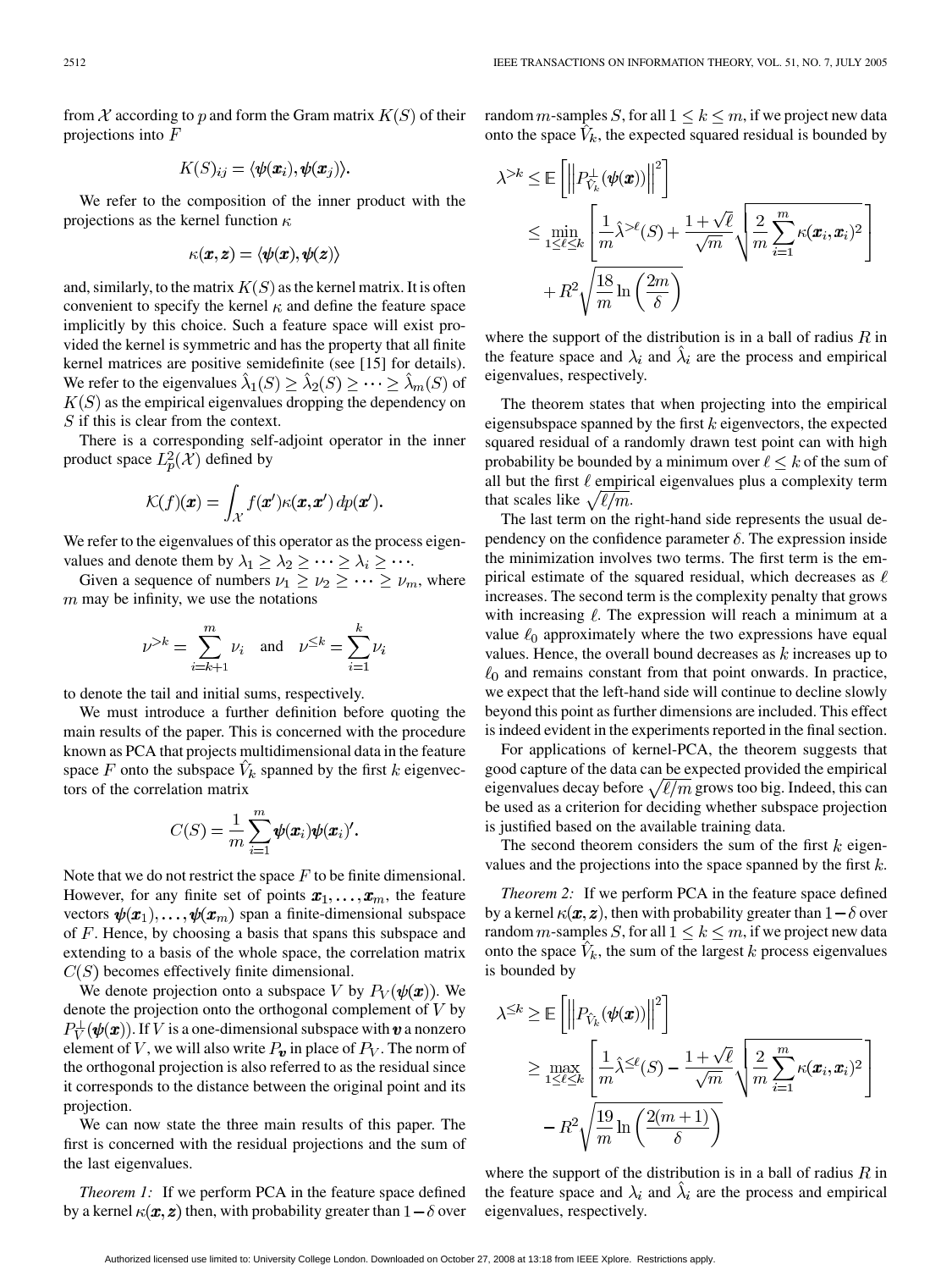This result is perhaps more interesting from the perspective of the relation between process and empirical eigenvalues. In particular, it implies a good fit between the partial sums of the largest eigenvalues with indices k for which  $\sqrt{k/m}$  is small.

The final result concerns the projections of data into the onedimensional subspace determined by a single eigenvector. In this case, it is not possible to obtain a relationship with the process eigenvalues, but the "generalization" of the empirical projection obeys an even tighter bound than for the larger subspaces.

*Theorem 3:* If we perform PCA in the feature space defined by a kernel  $\kappa(\mathbf{x}, \mathbf{z})$ , then with probability greater than  $1 - \delta$ over random *m*-samples *S*, for all  $1 \leq k \leq m$ , if we project new data onto the one-dimensional subspace  $U_k$  spanned by the kth eigenvector of  $C(S)$ , the expected value of the projection of new data satisfies

$$
\mathbb{E}\left[\left\|P_{\hat{U}_k}(\boldsymbol{\psi}(\boldsymbol{x}))\right\|^2\right] \ge \frac{1}{m}\hat{\lambda}_k(S) - \frac{2}{\sqrt{m}}\sqrt{\frac{2}{m}\sum_{i=1}^m \kappa(\boldsymbol{x}_i, \boldsymbol{x}_i)^2} - R^2\sqrt{\frac{19}{m}\ln\left(\frac{2(m+1)}{\delta}\right)}
$$

where the support of the distribution is in a ball of radius  $R$  in the feature space and  $\lambda_i$  are the empirical eigenvalues.

The paper is organized as follows. In Section II, we give the background results and develop the basic techniques that are required to develop the necessary framework in Sections III and IV. Section V then gives the main results of the paper. We provide experimental verification of the theoretical findings in Section VI, before drawing our conclusions.

#### II. BACKGROUND AND TECHNIQUES

We will make use of the following results that can be traced back to the work of Hoeffding [\[16](#page-12-0)] and Azuma [\[17](#page-12-0)]. We quote versions given by McDiarmid [\[18](#page-12-0)]. Results of this type bounding the deviation of a random variable from its expected value are often referred to as concentration inequalities. More advanced results of this type due to Boucheron *et al.* and Talagrand can be found in [[19\]](#page-12-0) and [\[20](#page-12-0)].

*Theorem A:* Let  $X_1, \ldots, X_n$  be independent random variables taking values in a set A, and assume that  $f: A^n \to \mathbb{R}$ , and that there exist  $f_i: A^{n-1} \to \mathbb{R}$  for  $1 \leq i \leq n$  satisfying

$$
\sup_{x_1,\dots,x_n} |f(x_1,\dots,x_n) - f_i(x_1,\dots,x_{i-1},x_{i+1},\dots,x_n)| \leq c_i
$$

then for all  $\epsilon > 0$ 

$$
P\{f(X_1,\ldots,X_n) - \mathbb{E}f(X_1,\ldots,X_n) > \epsilon\} \le \exp\left(\frac{-2\epsilon^2}{\sum_{i=1}^n c_i^2}\right)
$$

*Theorem B:* Let  $X_1, \ldots, X_n$  be independent random variables taking values in a set A, and assume that  $f: A^n \to \mathbb{R}$ , for  $1\leq i\leq n$ 

$$
\sup_{x_1, \dots, x_n, \hat{x}_i} |f(x_1, \dots, x_n) - f(x_1, \dots, x_{i-1}, \hat{x}_i, x_{i+1}, \dots, x_n)| \le c_i
$$

then for all  $\epsilon > 0$ 

$$
P\{f(X_1,\ldots,X_n) - \mathbb{E}f(X_1,\ldots,X_n) > \epsilon\} \le \exp\left(\frac{-2\epsilon^2}{\sum_{i=1}^n c_i^2}\right)
$$

We will also make use of the following theorem characterising the eigenvectors of a self-adjoint completely continuous operator in a Hilbert space. This theorem is usually referred to as the Courant–Fischer–Weyl theorem in its matrix version. We quote it here in the more general form [[21\]](#page-12-0).

*Theorem C [Courant–Fischer–Weyl Minimax Theorem]:* If  $T$  is a self-adjoint completely continuous operator on a real Hilbert space, then for  $k = 1, 2, \dots$ 

$$
\lambda_k(T) = \max_{\dim(V)=k} \min_{0 \neq v \in V} \frac{\langle T\mathbf{v}, \mathbf{v} \rangle}{\langle \mathbf{v}, \mathbf{v} \rangle}
$$

$$
= \min_{\dim(T)=m-k+1} \max_{0 \neq v \in T} \frac{\langle T\mathbf{v}, \mathbf{v} \rangle}{\langle \mathbf{v}, \mathbf{v} \rangle}
$$

with the extrema achieved by the corresponding eigenvector.

The approach we adopt in the first stage of the analysis is to relate the eigenvalues to the sums of squares of residuals. This is well known particularly in the case of matrices, following from consideration of the singular value decomposition. We sketch the analysis in the more general operator form since we require this for the process eigenvalues mentioned above. The matrix form is a simple consequence of this general result.

Recall the operator of the form

$$
\mathcal{K}_q(f)(\boldsymbol{x}) = \int_{\mathcal{X}} f(\boldsymbol{x}') \kappa(\boldsymbol{x}, \boldsymbol{x}') \, dq(\boldsymbol{x}')
$$

in the space  $L_q^2(\mathcal{X})$ , where q is some distribution over  $\mathcal{X}$ . Furthermore, consider the self-adjoint operator

$$
\mathcal{C}_q(\,\cdot\,) = \int_{\mathcal{X}} \langle \pmb{\psi}(\pmb{x}), \cdot \rangle \pmb{\psi}(\pmb{x}) dq(\pmb{x}).
$$

Let  $v(\cdot)$ ,  $\lambda$  be an eigenfunction, eigenvalue pair for  $\mathcal{K}_q$ , that is,  $\mathcal{K}_q(v)(x) = \lambda v(x)$ . Consider the point

$$
\mathbf{u} = f_q(v) = \int_{\mathcal{X}} v(\mathbf{x}) \boldsymbol{\psi}(\mathbf{x}) \, dq(\mathbf{x}) \in F
$$

We have

$$
C_q(\boldsymbol{u}) = \int_{\mathcal{X}} \int_{\mathcal{X}} \kappa(\boldsymbol{x}, \boldsymbol{z}) v(\boldsymbol{z}) dq(\boldsymbol{z}) \boldsymbol{\psi}(\boldsymbol{x}) dq(\boldsymbol{x})
$$
  
=  $\lambda \int_{\mathcal{X}} v(\boldsymbol{x}) \boldsymbol{\psi}(\boldsymbol{x}) dq(\boldsymbol{x})$   
=  $\lambda \boldsymbol{u}.$ 

It follows that  $f_q(v)$ ,  $\lambda$  is an eigenvector, eigenvalue pair for  $C_q$ . Furthermore, we have

$$
||f_q(v)||^2 = \int_{\mathcal{X}} \int_{\mathcal{X}} v(\mathbf{x})v(\mathbf{z})\kappa(\mathbf{x}, \mathbf{z})dq(\mathbf{x})dq(\mathbf{z})
$$
  
=  $\lambda \int_{\mathcal{X}} v(\mathbf{z})^2 dq(\mathbf{z}) = \lambda ||v||_q^2$ 

in the norm determined by the distribution  $q$ . Similarly, it is easily verified that if  $u, \lambda$  is an eigenvector, eigenvalue pair for  $\mathcal{C}_q$  the function

$$
g(\boldsymbol{u})(\,\cdot\,) = \langle \boldsymbol{\psi}(\,\cdot\,), \boldsymbol{u}\rangle
$$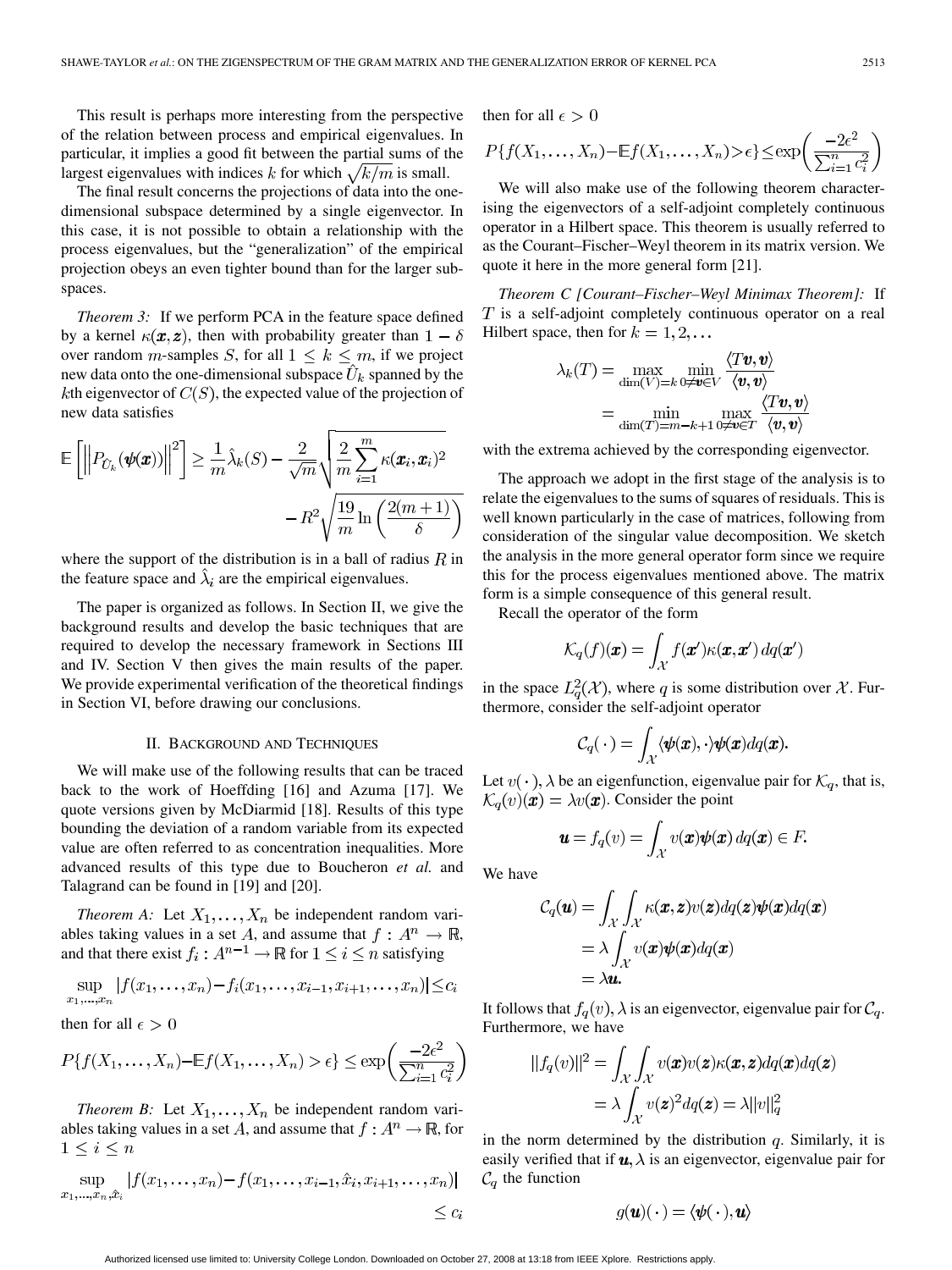is an eigenfunction for  $\mathcal{K}_q$  with eigenvalue  $\lambda$  and

$$
||g(\mathbf{u})||_q^2 = \lambda ||\mathbf{u}||^2.
$$

Furthermore, we have that

$$
g(f_q(v)) = \mathcal{K}_q(v)
$$
 and  $f_q(g(u)) = \mathcal{C}_q(u)$ .

It follows from this analysis that the two operators have the same nonzero eigenvalues and there is a one to one correspondence between the corresponding eigenvectors, eigenfunctions given by the functions  $f$  and  $g$ .

If we consider the case where  $q$  is the empirical distribution, that is, the uniform distribution on a fixed  $m$ -sample  $S$ , we will see that this analysis forms the basis of kernel-PCA. If we choose  $q$  to be the empirical distribution uniform on a fixed sample S, we will denote the operators  $C_q$  and  $K_q$  by  $C_S$  and  $\mathcal{K}_S$ , respectively.

If  $u_i, \lambda_i$  are the *i*th normalized eigenvector, eigenvalue pair of the operator  $\mathcal{C}_S$  in the feature space, this corresponds to the ith eigenvector of the correlation matrix

$$
C(S) = \frac{1}{m} \sum_{i=1}^{m} \psi(\boldsymbol{x}_i) \psi(\boldsymbol{x}_i)'
$$

The PCA projection of an input x onto  $u_i$  is given by

$$
\langle \boldsymbol{\psi}(\boldsymbol{x}), \boldsymbol{u}_i \rangle = \lambda_i^{-1/2} \langle \boldsymbol{\psi}(\boldsymbol{x}), f_q(v_i) \rangle
$$
  
=  $\lambda_i^{-1/2} m^{-1} \sum_{j=1}^m v_i(\boldsymbol{x}_j) \kappa(\boldsymbol{x}_j, \boldsymbol{x})$ 

where  $v_i(\cdot), \lambda_i$  are the corresponding eigenfunction, eigenvalue pair of the operator  $\mathcal{K}_q$ . This equation forms the basis of kernel-PCA, since it implies that the projection of a new point into the space spanned by the  $i$ th eigenvector can be computed as

$$
P_{\boldsymbol{u}_i}(\boldsymbol{\psi}(\boldsymbol{x})) = \left(\hat{\lambda}_i^{-1/2} \sum_{j=1}^m v_{ij} \kappa(\boldsymbol{x}, \boldsymbol{x}_j)\right) \boldsymbol{u}_i
$$

where  $(v_{ij})_{i=1}^m, \lambda_i$  are the *i*th eigenvector and eigenvalue of the kernel matrix  $K(S)$ .

Now consider the first eigenvalue of the operator  $\mathcal{K}_q$  for general distribution  $q$ . By Theorem C and the above observations we have

$$
\begin{aligned} \lambda_1(\mathcal{K}_q) &= \max_{0 \neq \boldsymbol{v} \in F} \frac{\langle \mathcal{C}_q(\boldsymbol{v}), \boldsymbol{v} \rangle}{\langle \boldsymbol{v}, \boldsymbol{v} \rangle} \\ &= \max_{0 \neq \boldsymbol{v} \in F} \frac{1}{\|\boldsymbol{v}\|^2} \int_{\mathcal{X}} \langle \boldsymbol{\psi}(\boldsymbol{x}), \boldsymbol{v} \rangle^2 d q(\boldsymbol{x}) \\ &= \max_{0 \neq \boldsymbol{v} \in F} \mathbb{E}_q [\| P_{\boldsymbol{v}}(\boldsymbol{\psi}(\boldsymbol{x})) \|^2] \\ &= \mathbb{E}_q [\| \boldsymbol{\psi}(\boldsymbol{x}) \|^2] - \min_{0 \neq \boldsymbol{v} \in F} \mathbb{E}_q [\| P_{\boldsymbol{v}}^\perp(\boldsymbol{\psi}(\boldsymbol{x})) \|^2] \end{aligned}
$$

where  $\mathbb{E}_q$  denotes expectation with respect to q, since

$$
||\psi(x)||^2 = ||P_v(\psi(x))||^2 + ||P_v^{\perp}(\psi(x))||^2.
$$

It follows that the first eigenvector is characterized as the direction for which the expected square of the residual is minimal.

Applying the same line of reasoning to the first equality of Theorem C, delivers the following equality:

$$
\lambda_k(\mathcal{K}_q) = \max_{\dim(V)=k, V \subseteq F} \min_{0 \neq v \in V} \mathbb{E}_q \left[ ||P_v(\boldsymbol{\psi}(\boldsymbol{x}))||^2 \right]. \tag{3}
$$

Notice that this characterization implies that if  $u_k$  is the kth eigenvector of  $C_q$ , then

$$
\lambda_k(\mathcal{K}_q) = \mathbb{E}_q[||P_{\mathbf{u}_k}(\boldsymbol{\psi}(\boldsymbol{x}))||^2]
$$
 (4)

which in turn implies that if  $V_k$  is the space spanned by the first  $k$  eigenvectors, then

$$
\sum_{i=1}^{k} \lambda_i(\mathcal{K}_q) = \mathbb{E}_q \left[ ||P_{V_k}(\boldsymbol{\psi}(\boldsymbol{x}))||^2 \right]
$$
  
=  $\mathbb{E}_q[||\boldsymbol{\psi}(\boldsymbol{x})||^2] - \mathbb{E}_q \left[ ||P_{V_k}^{\perp}(\boldsymbol{\psi}(\boldsymbol{x}))||^2 \right].$  (5)

It readily follows by induction over the dimension of  $V$  that we can equally characterize the sum of the first k and last  $m - k$ eigenvalues by

$$
\sum_{i=1}^{k} \lambda_i(\mathcal{K}_q) = \max_{\dim(V)=k} \mathbb{E}_q[||P_V(\boldsymbol{\psi}(\boldsymbol{x}))||^2]
$$
  
= 
$$
\mathbb{E}_q[||\boldsymbol{\psi}(\boldsymbol{x})||^2] - \min_{\dim(V)=k} \mathbb{E}_q[||P_V^{\perp}(\boldsymbol{\psi}(\boldsymbol{x}))||^2]
$$
(6)

$$
\sum_{i=k+1}^{\infty} \lambda_i(\mathcal{K}_q) = \mathbb{E}_q[||\psi(\pmb{x})||^2] - \sum_{i=1}^{k} \lambda_i(\mathcal{K}_q)
$$
\n(7)

$$
= \min_{\dim(V)=k} \mathbb{E}_q[||P_V^{\perp}(\boldsymbol{\psi}(\boldsymbol{x}))||^2]. \tag{8}
$$

Hence, as for the case when  $k = 1$ , the subspace spanned by the first  $k$  eigenvalues is characterized as that for which the sum of the squares of the residuals is minimal.

In the case that  $q$  is the empirical distribution, the results correspond to the matrix form of the residual result, namely, that projecting into the eigenspaces corresponding to the largest eigenvalues minimizes the average squared residual. If we take  $q$  to be the data-generating distribution  $p$ , the result describes the fact that the eigenvectors of the operator  $C_p$  characterize the subspaces of  $F$  capturing the largest expected squared residual

$$
\lambda_k(\mathcal{K}) = \max_{\dim(V)=k} \min_{0 \neq \mathbf{v} \in V} \mathbb{E}[\|P_{\mathbf{v}}(\boldsymbol{\psi}(\boldsymbol{x}))\|^2] \tag{9}
$$

where  $V$  is a linear subspace of the feature space  $F$  and we use  $E$  to denote expectation with respect to p. Similarly

$$
\sum_{i=1}^{k} \lambda_i(\mathcal{K}) = \max_{\text{dim}(V)=k} \mathbb{E}[||P_V(\psi(\pmb{x}))||^2]
$$
  
\n
$$
= \mathbb{E}[||\psi(\pmb{x})||^2] - \min_{\text{dim}(V)=k} \mathbb{E}[||P_V^+(\psi(\pmb{x}))||^2] \tag{10}
$$
  
\n
$$
\sum_{i=k+1}^{\infty} \lambda_i(\mathcal{K}) = \mathbb{E}[||\psi(\pmb{x})||^2] - \sum_{i=1}^{k} \lambda_i(\mathcal{K})
$$
  
\n
$$
= \min_{\text{dim}(V)=k} \mathbb{E}[||P_V^+(\psi(\pmb{x}))||^2]. \tag{11}
$$

One of the aims of this paper is to elucidate the relationship between these two projections, demonstrating conditions when the quality of the empirical projection matches that of the "ideal" process projection.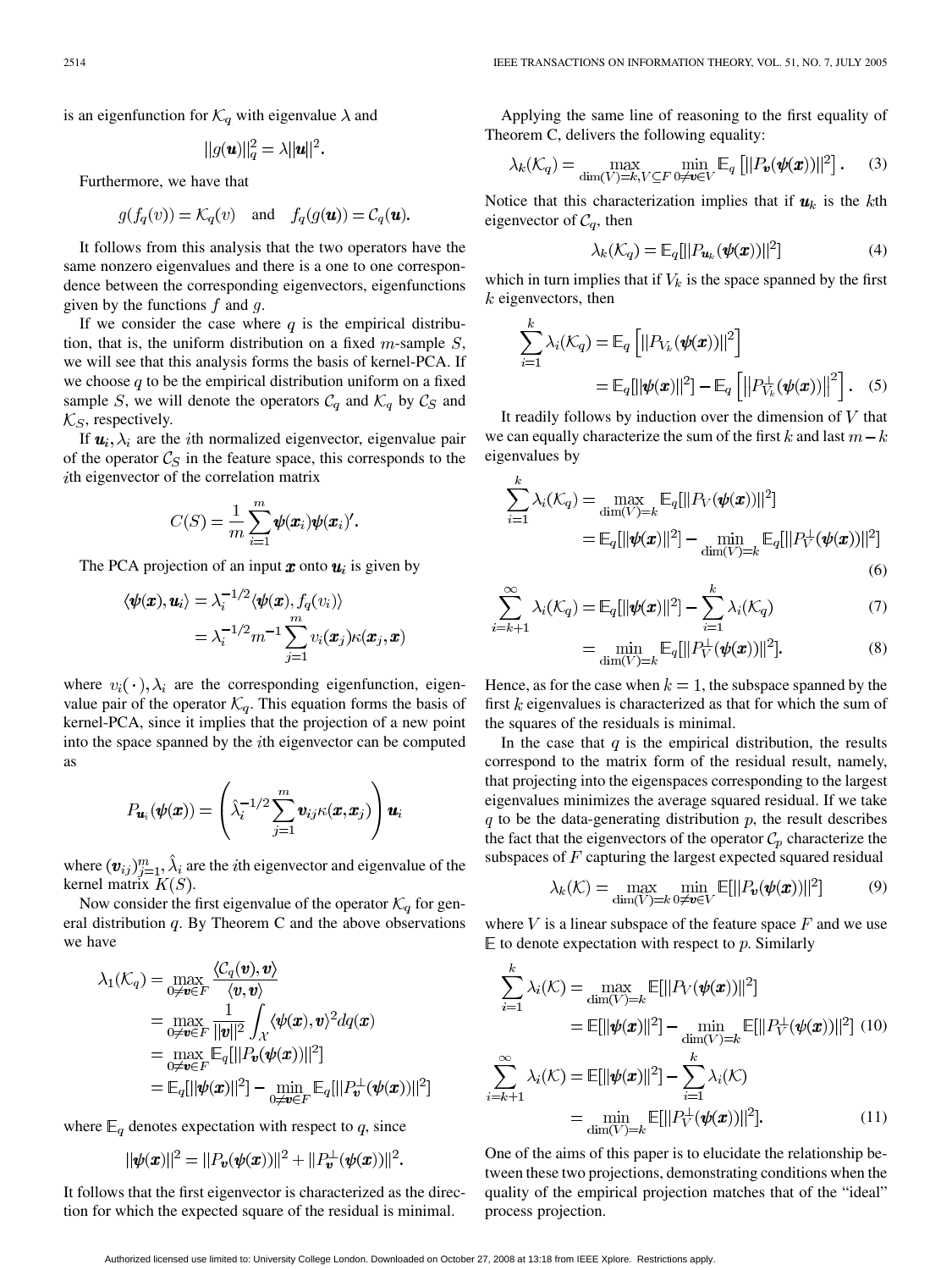We are now in a position to motivate the main results of the paper. We consider the general case of a kernel-defined feature space with input space  $\mathcal X$  and probability density  $p(\mathbf x)$ . We fix a sample size m and a draw of m examples  $S = \{x_1, x_2, \ldots, x_m\}$ according to  $p$ . We fix the feature space determined by the kernel as given by the mapping  $\psi$ . We can therefore view the eigenvectors of correlation matrices corresponding to finite Gram matrices as lying in this space. Further, we fix a feature dimension k. Let  $V_k$  be the space spanned by the first k eigenvectors of the correlation matrix corresponding to the sample kernel matrix  $K(S)$  with corresponding eigenvalues  $\lambda_1, \lambda_2, \ldots, \lambda_k$ , while  $V_k$ is the space spanned by the first  $k$  process eigenvectors with corresponding eigenvalues  $\lambda_1, \lambda_2, \ldots, \lambda_k$ . Similarly, let  $\mathbb{E}[f(\boldsymbol{x})]$ denote the expectation with respect to the sample or the empirical mean

$$
\hat{\mathbb{E}}[f(\boldsymbol{x})] = \frac{1}{m} \sum_{i=1}^{m} f(\boldsymbol{x}_i)
$$

while, as before,  $\mathbb{E}[\cdot]$  denotes expectation with respect to p.

We are interested in the relationships between the following quantities:

$$
\hat{\mathbb{E}}\left[\left\|P_{\hat{V}_k}(\boldsymbol{\psi}(\boldsymbol{x}))\right\|^2\right] = \frac{1}{m} \sum_{j=1}^m \left\|P_{\hat{V}_k}(\boldsymbol{\psi}(\boldsymbol{x}))\right\|^2
$$

$$
= \frac{1}{m} \sum_{i=1}^k \hat{\lambda}_i
$$

$$
\mathbb{E}\left[\|P_{\hat{V}_k}(\boldsymbol{\psi}(\boldsymbol{x}))\|^2\right] = \sum_{i=1}^k \lambda_i
$$

$$
\mathbb{E}\left[\left\|P_{\hat{V}_k}(\boldsymbol{\psi}(\boldsymbol{x}))\right\|^2\right] \text{ and } \hat{\mathbb{E}}\left[\left\|P_{\hat{V}_k}(\boldsymbol{\psi}(\boldsymbol{x}))\right\|^2\right].
$$

Bounding the difference between the first and second will relate the process eigenvalues to the sample eigenvalues, while the difference between the first and third will bound the expected performance of the space identified by kernel PCA when used on new data.

Our first two observations follow simply from (10)

$$
\hat{\mathbb{E}}\left[\left\|P_{\hat{V}_k}(\boldsymbol{\psi}(\boldsymbol{x}))\right\|^2\right] = \frac{1}{m}\sum_{i=1}^k \hat{\lambda}_i \ge \hat{\mathbb{E}}\left[\left\|P_{V_k}(\boldsymbol{\psi}(\boldsymbol{x}))\right\|^2\right] \quad (12)
$$

and

$$
\mathbb{E}\left[\left\|P_{V_k}(\boldsymbol{\psi}(\boldsymbol{x}))\right\|^2\right] = \sum_{i=1}^k \lambda_i \ge \mathbb{E}\left[\left\|P_{\hat{V}_k}(\boldsymbol{\psi}(\boldsymbol{x}))\right\|^2\right].
$$
 (13)

Our strategy will be to show that the right-hand side of inequality (12) and the left-hand side of inequality (13) are close in value making the two inequalities approximately a chain of inequalities. We then bound the difference between the first and last entries in the chain.

First, however, in the next section we will examine averages over random m samples. We will use the notation  $\mathbb{E}_m[\cdot]$  to denote this type of average though we could equivalently write  $\mathbb{E}^m[\cdot]$  in the sense that this is simply the expectation with respect to the  $m$ -fold product distribution.

# III. AVERAGING OVER SAMPLES AND POPULATION EIGENVALUES

The sample correlation matrix is  $C(S) = (1/m)XX'$  with eigenvalues  $\mu_1 \geq \mu_2 ... \geq \mu_d$ . (If x is a zero-mean random variable then this is also the covariance matrix.) In the notation of Section II,  $\mu_i = (1/m)\lambda_i$ . The corresponding population correlation matrix has eigenvalues  $\lambda_1 \geq \lambda_2 \ldots \geq \lambda_d$  and eigenvectors  $u_1, \ldots, u_d$ . Again by the earlier observations these are the process eigenvalues.

Statisticians have been interested in the sampling distribution of the eigenvalues of  $C(S)$  for some time. There are two main approaches to studying this problem, as discussed in [[22,](#page-12-0) Sec. 6]. In the case that  $x$  has a multivariate normal distribution, the exact sampling distribution of  $\mu_1, \ldots, \mu_d$  can be given [\[23](#page-12-0)]. Alternatively, the "delta method" can be used, expanding the sample roots about the population roots. For normal populations this has been carried out in [\[24](#page-12-0)] (if there are no repeated roots of the population covariance) and [[25\]](#page-12-0) (for the general case), and extended in [\[26](#page-12-0)] to the non-Gaussian case.

The following proposition describes how  $\mathbb{E}_{m}[\mu_1]$  is related to  $\lambda_1$  and  $\mathbb{E}_m[\mu_d]$  is related to  $\lambda_d$ . It requires no assumption of Gaussianity.

*Proposition A [\[25](#page-12-0), pp 145–146]:*

$$
\mathbb{E}_m[\mu_1] \geq \lambda_1
$$
 and  $\mathbb{E}_m[\mu_d] \leq \lambda_d$ .

*Proof:* By the results of the previous section we have

$$
\mu_1 = \max_{0 \neq c} \sum_{i=1}^{m} \frac{1}{m} ||P_c(\pmb{x}_i)||^2
$$
  
\n
$$
\geq \frac{1}{m} \sum_{i=1}^{m} ||P_{\pmb{u}_1}(\pmb{x}_i)||^2 = \hat{\mathbb{E}} \left[ ||P_{\pmb{u}_1}(\pmb{x})||^2 \right]
$$

We now apply the expectation operator  $\mathbb{E}_m$  to both sides. On the right-hand side we get

$$
\mathsf{E}_m \hat{\mathsf{E}}\left[||P_{\mathbf{u}_1}(\boldsymbol{x})||^2\right] = \mathsf{E}\left[||P_{\mathbf{u}_1}(\boldsymbol{x})||^2\right] = \lambda_1
$$

by (11), which completes the proof. Correspondingly.  $\mu_d$  is characterized by  $\mu_d = \min_{0 \neq c} \mathbb{E}[\Vert P_c(\pmb{x}_i) \Vert^2]$  (minor components analysis).

Interpreting this result, we see that  $\mathbb{E}_m[\mu_1]$  overestimates  $\lambda_1$ , while  $\mathbb{E}_m[\mu_d]$  *underestimates*  $\lambda_d$ .

Proposition A can be generalized to give the following result where we have also allowed for a kernel-defined feature space of dimension  $N_F \leq \infty$ .

*Proposition 4:* Using the above notation, for any  $k, 1 \leq k \leq m$ 

$$
\mathbb{E}_m[\sum_{i=1}^k \mu_i] \ge \sum_{i=1}^k \lambda_i
$$

and

$$
\mathbb{E}_m[\sum_{i=k+1}^m \mu_i] \leq \sum_{i=k+1}^{N_F} \lambda_i.
$$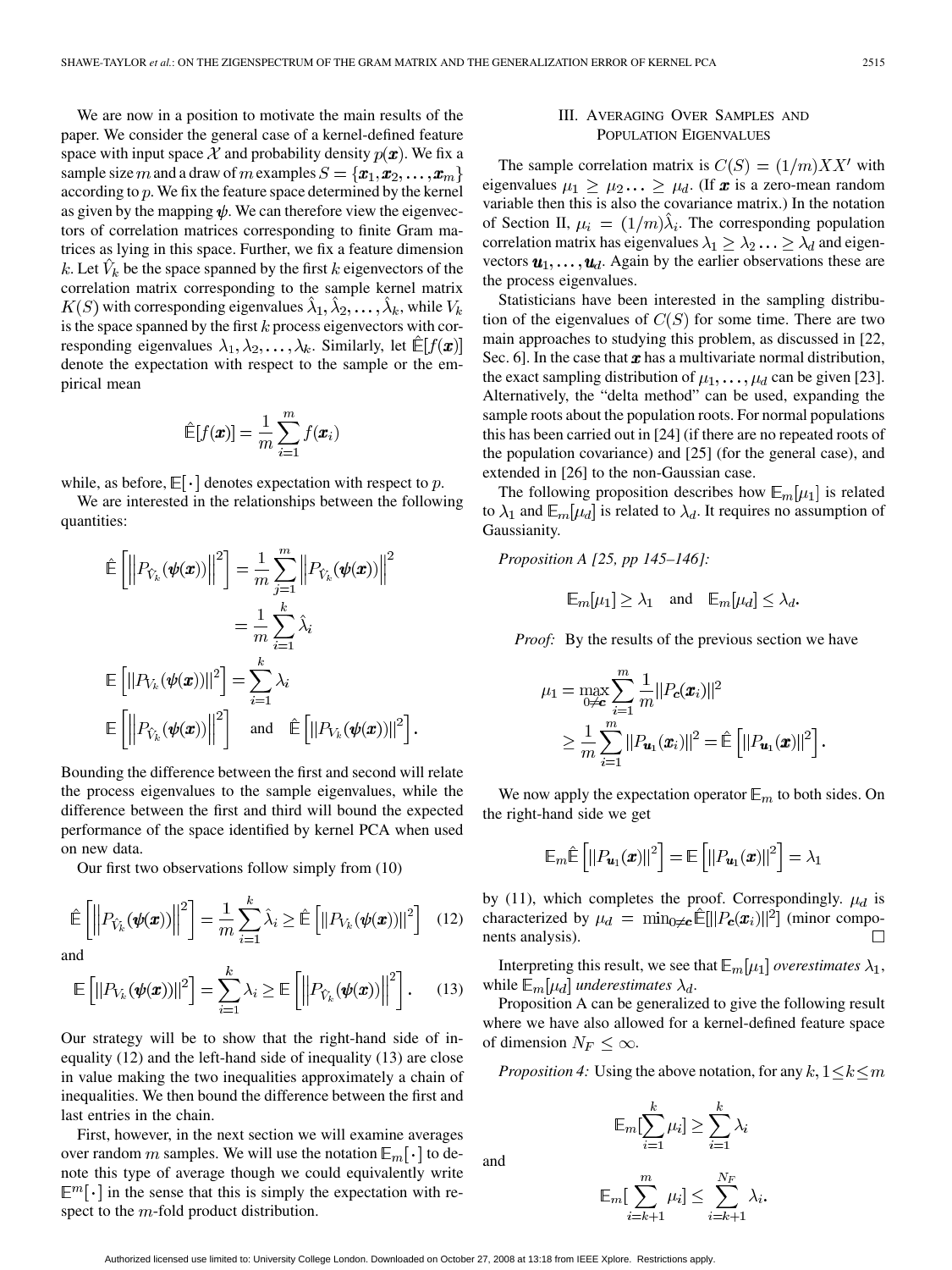*Proof:* Let  $V_k$  be the space spanned by the first k process eigenvectors. Then from the preceding derivations we have

$$
\sum_{i=1}^k \mu_i = \max_{V : \dim V = k} \hat{E}[\|P_V(\psi(\pmb{x}))\|^2] \ge \hat{E}\left[ \|P_{V_k}(\psi(\pmb{x}))\|^2 \right].
$$

Again, applying the expectation operator  $\mathbb{E}_m$  to both sides of this equation and taking (11) into account, the first inequality follows. To prove the second, we turn  $max$  into  $min$ ,  $P$  into  $P^{\perp}$ , and reverse the inequality. Again taking expectations of  $\Box$ both sides proves the second part.

Furthermore, [[26\]](#page-12-0) (2) gives the asymptotic relationship

$$
\mathbb{E}_m[\mu_i] = \lambda_i + \frac{1}{m} \sum_{j=1, j \neq i} \frac{\lambda_i \lambda_j + \kappa_{22}^{ij}}{\lambda_i - \lambda_j} + O(m^{-2}) \tag{14}
$$

where  $\kappa_{22}^{ij}$  is the bivariate cumulant of order 4 of the marginal distribution of  $\phi_i$  and  $\phi_j$  (assumed finite).

*Remark 5:* Proposition 4 also implies that

$$
\mathbb{E}_{N_F}\left[\sum_{i=1}^{N_F} \mu_i\right] = \sum_{i=1}^{N_F} \lambda_i
$$

if we sample  $N_F$  points.

We can tighten this relation and obtain another relationship from the trace of the matrix when the support of  $p$  satisfies  $\kappa(\mathbf{x}, \mathbf{x}) = C$ , a constant. For example, if the kernel is stationary, this holds since  $\kappa(\mathbf{x}, \mathbf{x}) = \kappa(\mathbf{x} - \mathbf{x}) = \kappa(0) = C$ . Thus,

trace 
$$
\left(\frac{1}{m}K\right) = C = \sum_{i=1}^{m} \mu_i
$$
.

Also, we have for the continuous eigenproblem

$$
\int_{\mathcal{X}} \kappa(\pmb{x}, \pmb{x}) p(\pmb{x}) d\pmb{x} = C.
$$

Using the feature expansion representation of the kernel  $\kappa(\pmb{x}, \pmb{y}) = \sum_{i=1}^{N_F} \lambda_i \phi_i(\pmb{x}) \phi_i(\pmb{y})$  and the orthonormality of the eigenfunctions we obtain the following resul:t

$$
\sum_{i=1}^m \mu_i = \sum_{i=1}^{N_F} \lambda_i
$$

Applying the results obtained in this section, it follows that  $\mathbb{E}_{m}[\mu_1]$  will overestimate  $\lambda_1$ , and the cumulative sum will overestimate  $\sum_{i=1}^{\kappa} \lambda_i$ . This behavior is illustrated in Fig. 1(b). At the other end, clearly for  $N_F \ge k > m$ ,  $\mu_k \equiv 0$  is an underestimate of  $\lambda_k$ .

#### IV. CONCENTRATION OF EIGENVALUES

Section II outlined the relatively well-known perspective that we now apply to obtain the concentration results for the eigenvalues of positive semidefinite matrices. The key to the results is the characterization in terms of the sums of residuals given in (3) and (8).

*Theorem 6:* Let  $\kappa(\mathbf{x}, \mathbf{z})$  be a positive semidefinite kernel function on a space  $X$ , and let  $p$  be a probability density function on X. Fix natural numbers m and  $1 \leq k \leq m$  and let  $S = (\pmb{x}_1, \dots, \pmb{x}_m) \in X^m$  be a sample of m points drawn according to p. Then for all  $\epsilon > 0$ 

$$
P\left\{ \left| \frac{1}{m}\hat{\lambda}_k(S) - \mathbb{E}_m\left[\frac{1}{m}\hat{\lambda}_k(S)\right] \right| \ge \epsilon \right\} \le 2\exp\left(\frac{-2\epsilon^2 m}{R^4}\right)
$$

where  $\hat{\lambda}_k(S)$  is the kth eigenvalue of the matrix  $K(S)$  with entries  $K(S)_{ij} = \kappa(\mathbf{x}_i, \mathbf{x}_j)$  and  $R^2 = \max_{\mathbf{x} \in X} \kappa(\mathbf{x}, \mathbf{x})$ .

*Proof:* The result follows from an application of Theorem A provided

$$
\sup_{S} \left| \frac{1}{m} \hat{\lambda}_k(S) - \frac{1}{m} \hat{\lambda}_k(S \setminus \{ \pmb{x}_i \}) \right| \leq R^2 / m.
$$

Let  $\hat{S} = S \setminus \{x_i\}$  and let  $V(\hat{V})$  be the k-dimensional subspace spanned by the first k eigenvectors of  $C_S(\mathcal{C}_S)$ . Let  $\kappa$  correspond to the feature mapping  $\psi$ . Using m times (3) for the empirical distribution we have

$$
\hat{\lambda}_{k}(S) \ge \min_{v \in \hat{V}} \sum_{j=1}^{m} ||P_{v}(\psi(x_{j}))||^{2}
$$
\n
$$
\ge \min_{v \in \hat{V}} \sum_{j \neq i}^{m} ||P_{v}(\psi(x_{j}))||^{2} = \hat{\lambda}_{k}(\hat{S})
$$
\n
$$
\hat{\lambda}_{k}(\hat{S}) \ge \min_{v \in V} \sum_{j \neq i}^{m} ||P_{v}(\psi(x_{j}))||^{2}
$$
\n
$$
\ge \min_{v \in V} \sum_{j=1}^{m} ||P_{v}(\psi(x_{j}))||^{2} - R^{2} = \hat{\lambda}_{k}(S) - R^{2}. \quad \Box
$$

Surprisingly, a very similar result holds when we consider the sum of the last  $m - k$  eigenvalues or the first k eigenvalues.

*Theorem 7:* Let  $\kappa(\mathbf{x}, \mathbf{z})$  be a positive semidefinite kernel function on a space  $X$ , and let  $p$  be a probability density function on X. Fix natural numbers m and  $1 \leq k < m$  and let  $S = (\mathbf{x}_1, \dots, \mathbf{x}_m) \in X^m$  be a sample of m points drawn according to p. Then for all  $\epsilon > 0$ 

$$
P\left\{ \left| \frac{1}{m} \hat{\lambda}^{>k}(S) - \mathbb{E}_m \left[ \frac{1}{m} \hat{\lambda}^{>k}(S) \right] \right| \ge \epsilon \right\} \le 2 \exp\left(\frac{-2\epsilon^2 m}{R^4}\right)
$$
  
and  

$$
P\left\{ \left| \frac{1}{m} \hat{\lambda}^{\le k}(S) - \mathbb{E}_m \left[ \frac{1}{m} \hat{\lambda}^{\le k}(S) \right] \right| \ge \epsilon \right\} \le 2 \exp\left(\frac{-2\epsilon^2 m}{R^4}\right)
$$

where  $\hat{\lambda}^{\leq k}(S)(\hat{\lambda}^{>k}(S))$  is the sum of (all but) the largest k eigenvalues of the matrix  $K(S)$  with entries  $K(S)_{ii}$  =  $\kappa(\boldsymbol{x}_i, \boldsymbol{x}_j)$  and  $R^2 = \max_{\boldsymbol{x} \in X} \kappa(\boldsymbol{x}, \boldsymbol{x})$ .

*Proof:* The result follows from an application of Theorem A provided

$$
\sup_{S} \left| \frac{1}{m} \hat{\lambda}^{>k}(S) - \frac{1}{m} \hat{\lambda}^{>k}(S \setminus \{x_i\}) \right| \leq R^2 / m.
$$

Let  $\hat{S} = S \setminus \{x_i\}$  and let  $V(\hat{V})$  be the k-dimensional subspace spanned by the first k eigenvectors of  $C_S(\mathcal{C}_S)$ . Let  $\kappa$  correspond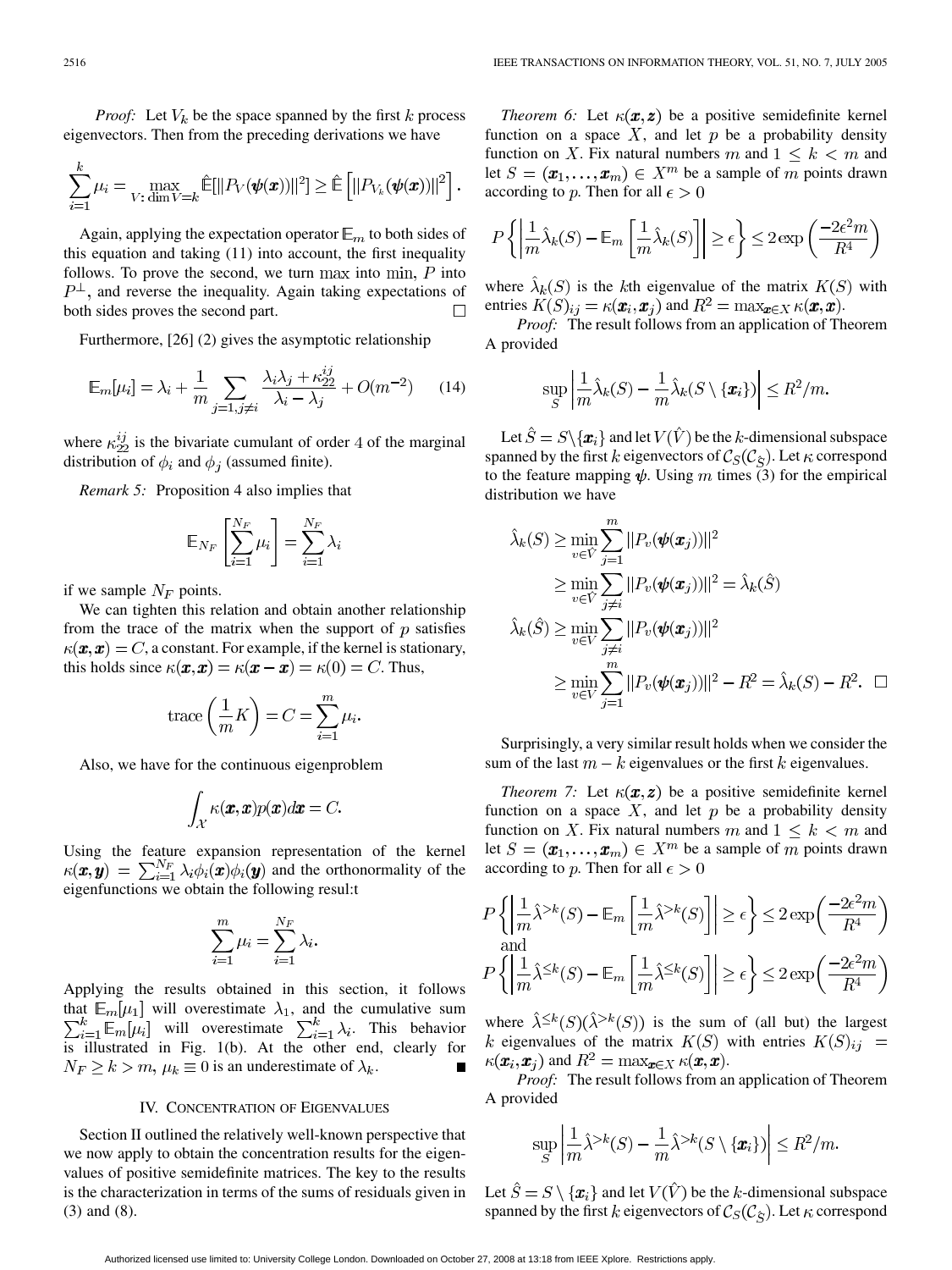to the feature mapping  $\psi$ . Using m times (8) for the empirical distribution we have

$$
\hat{\lambda}^{>k}(S) \leq \sum_{j=1}^{m} ||P_{\hat{V}}^{\perp}(\psi(x_j))||^2 \leq \sum_{j \neq i} ||P_{\hat{V}}^{\perp}(\psi(x_j))||^2 + R^2
$$
  
\n
$$
= \hat{\lambda}^{>k}(\hat{S}) + R^2
$$
  
\n
$$
\lambda^{>k}(\hat{S}) \leq \sum_{j \neq i} ||P_{V}^{\perp}(\psi(x_j))||^2
$$
  
\n
$$
= \sum_{j=1}^{m} ||P_{V}^{\perp}(\psi(x_j))||^2 - ||P_{V}^{\perp}(\psi(x_i))||^2 \leq \lambda^{>k}(S).
$$

A similar derivation proves the second inequality.

*Corollary 8:* Consider a feature space  $F$  defined by a kernel  $\kappa(\mathbf{x}, \mathbf{z})$  in a space X with a distribution density  $p(\mathbf{x})$ . Furthermore, let  $\lambda_i, i = 1, \ldots, m$  be the empirical eigenvalues. With probability  $1 - \delta$  over the selection of a random sample of m points drawn according to  $p(x)$ 

$$
\left|\frac{1}{m}\hat{\lambda}^{\leq k}(S)-\mathbb{E}_m\left[\frac{1}{m}\hat{\lambda}^{\leq k}(S)\right]\right|\leq R^2\sqrt{\frac{1}{m}\ln\frac{2}{\delta}}
$$

Our next result concerns the concentration of the residuals with respect to a fixed subspace.

*Theorem 9:* Let  $p$  be a probability density function on X. Fix natural numbers  $m$  and a subspace V and let  $S = (\mathbf{x}_1, \dots, \mathbf{x}_m) \in X^m$  be a sample of m points drawn according to a probability density function p. Then for all  $\epsilon > 0$ 

$$
P\{|\hat{\mathbb{E}}[\|P_V(\boldsymbol{\psi}(\boldsymbol{x}))\|^2] - \mathbb{E}[\|P_V(\boldsymbol{\psi}(\boldsymbol{x}))\|^2]| \geq \epsilon\} \leq 2\exp\left(\frac{-\epsilon^2 m}{2R^4}\right).
$$

*Proof:* Since we have that

$$
\mathbb{E}_m[\hat{\mathbb{E}}[||P_V(\boldsymbol{\psi}(\boldsymbol{x}))||^2]] = \mathbb{E}[||P_V(\boldsymbol{\psi}(\boldsymbol{x}))||^2]
$$

the result follows from an application of Theorem B provided

$$
\sup_{S,\hat{x}_i} \left| \hat{\mathbb{E}}_S[\|P_V(\boldsymbol{\psi}(\boldsymbol{x}))\|^2] - \hat{\mathbb{E}}_{S\setminus{\{\boldsymbol{x}_i\}\cup{\{\hat{\boldsymbol{x}}_i\}}}}[\|P_V(\boldsymbol{\psi}(\boldsymbol{x}))\|^2]\right| \leq R^2/m
$$

Clearly, the largest change will occur if one of the points  $\psi(x_i)$  and  $\psi(\hat{x}_i)$  lies in the subspace V and the other does not. In this case, the change will be at most  $R^2/m$ .  $\Box$ 

We apply the theorem to the subspace  $V_k$  spanned by the first  $k$  process eigenvalues to obtain the following corollary.

*Corollary 10:* Consider a feature space  $F$  defined by a kernel  $\kappa(\mathbf{x}, \mathbf{z})$  in a space X with a distribution density  $p(\mathbf{x})$ . Furthermore, let  $V_k$  be the subspace of F spanned by the first k process eigenvectors. With probability  $1 - \delta$  over the selection of a random sample of m points drawn according to  $p(x)$ 

$$
\left|\hat{\mathbb{E}}\left[\left|\left|P_{V_k}(\pmb{\psi}(\pmb{x}))\right|\right|^2\right]-\mathbb{E}\left[\left|\left|P_{V_k}(\pmb{\psi}(\pmb{x}))\right|\right|^2\right]\right|\leq R^2\sqrt{\frac{1}{m}\ln{\frac{2}{\delta}}}.
$$

The concentration results of this section are very tight. In the notation of the earlier sections they show that with high probability

$$
\hat{\mathbb{E}}\left[\left\|P_{\hat{V}_k}(\boldsymbol{\psi}(\boldsymbol{x}))\right\|^2\right] = \frac{1}{m} \sum_{i=1}^k \hat{\lambda}_i \approx \mathbb{E}_m \left[\hat{\mathbb{E}}\left[||P_{\hat{V}_k}(\boldsymbol{\psi}(\boldsymbol{x}))||^2\right]\right]
$$
\n
$$
= \mathbb{E}_m \left[\frac{1}{m} \sum_{i=1}^k \hat{\lambda}_i\right]
$$

and

 $\Box$ 

$$
\mathbb{E}\left[\left\|P_{V_k}(\boldsymbol{\psi}(\boldsymbol{x}))\right\|^2\right] = \sum_{i=1}^k \lambda_i
$$
  

$$
\approx \hat{\mathbb{E}}\left[\left\|P_{V_k}(\boldsymbol{\psi}(\boldsymbol{x}))\right\|^2\right],
$$
 (15)

where we have used Theorem 7 to obtain the first approximate equality and Theorem 9 with  $V = V_k$  to obtain the second approximate equality.

This gives the sought relationship to create an approximate chain of inequalities

$$
\hat{\mathbb{E}}\left[\left\|P_{\hat{V}_k}(\boldsymbol{\psi}(\boldsymbol{x}))\right\|^2\right] = \frac{1}{m}\sum_{i=1}^k \hat{\lambda}_i \ge \hat{\mathbb{E}}\left[\left\|P_{V_k}(\boldsymbol{\psi}(\boldsymbol{x}))\right\|^2\right] \n\approx \mathbb{E}\left[\left\|P_{V_k}(\boldsymbol{\psi}(\boldsymbol{x}))\right\|^2\right] = \sum_{i=1}^k \lambda_i \n\ge \mathbb{E}\left[\left\|P_{\hat{V}_k}(\boldsymbol{\psi}(\boldsymbol{x}))\right\|^2\right].
$$
\n(16)

Notice that using Proposition 4 we also obtain the following diagram of approximate relationships:

$$
\hat{\mathbb{E}}\left[\left\|P_{\hat{V}_k}(\boldsymbol{\psi}(\boldsymbol{x}))\right\|^2\right] \geq \hat{\mathbb{E}}\left[\left\|P_{V_k}(\boldsymbol{\psi}(\boldsymbol{x}))\right\|^2\right] \\
\mathbb{E}_m\left[\frac{1}{m}\sum_{i=1}^k\hat{\lambda}_i\right] \geq \mathbb{E}\left[\left\|P_{V_k}(\boldsymbol{\psi}(\boldsymbol{x}))\right\|^2\right].
$$

Hence, the approximate chain could have been obtained in two ways. It remains to bound the difference between the first and last entries in this chain. This together with the concentration results of this section will deliver the required bounds on the differences between empirical and process eigenvalues, as well as providing a performance bound on kernel-PCA.

## V. LEARNING A PROJECTION MATRIX

This section will work up to a proof of the three main results given in the Introduction. The key observation that enables the analysis bounding the difference between

$$
\hat{\mathbb{E}}\left[\|P_{\hat{V}_k}(\pmb{\psi}(\pmb{x}))\|^2\right] = \frac{1}{m}\sum_{i=1}^k\hat{\lambda}_i
$$

and  $\mathbb{E}[\Vert P_{\hat{V}_k}(\psi(\boldsymbol{x})) \Vert^2]$  is that we can view the projection norm  $||P_{\hat{V}_k}(\boldsymbol{\psi}(\boldsymbol{x}))||^2$  as a linear function of pairs of features from the feature space  $F$ .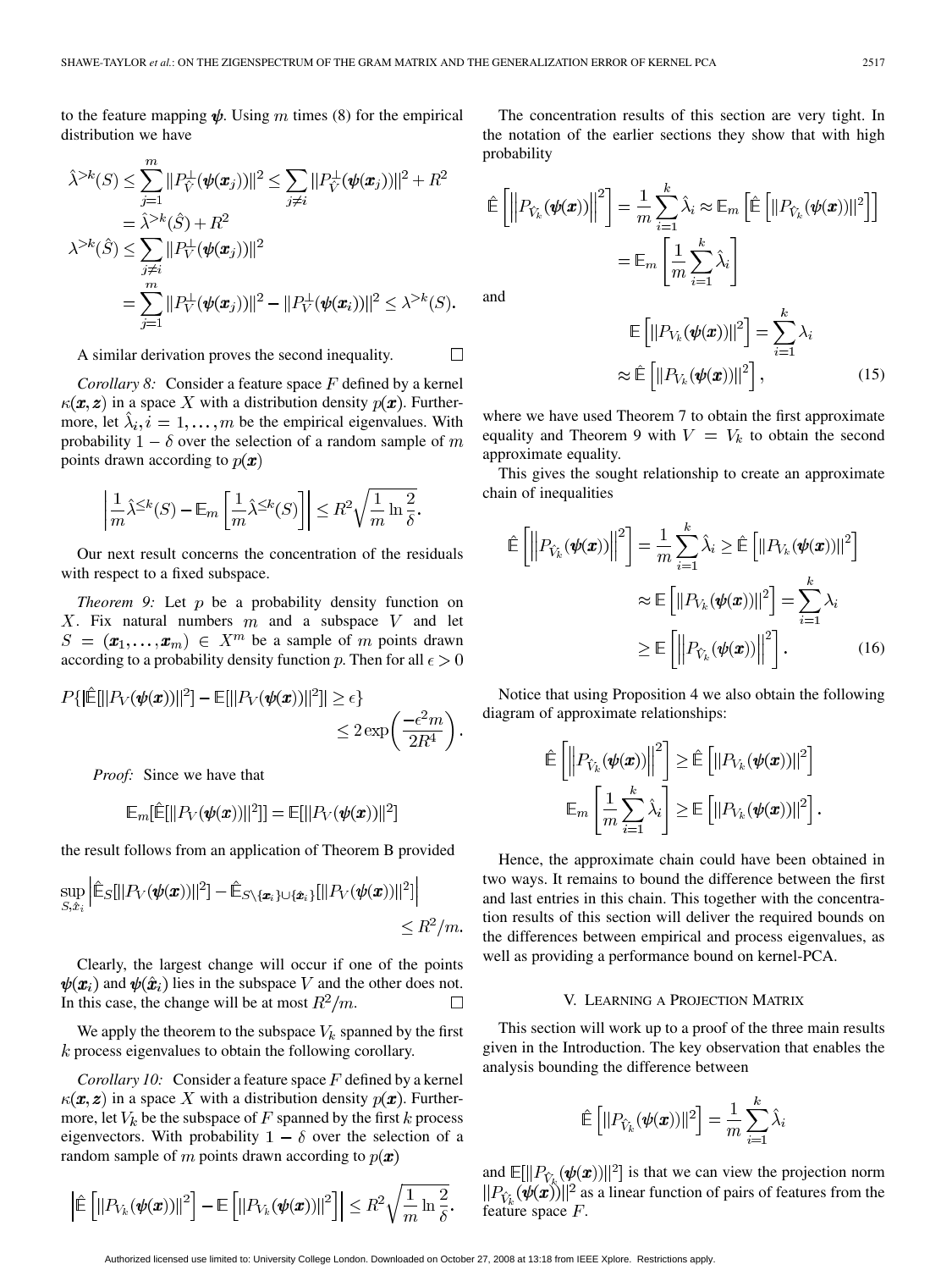*Proposition 11:* Let  $\hat{V}$  be the subspace spanned by some fixed subset  $I$  of  $k$  eigenvectors of the kernel matrix. The projection norm  $||P_{\hat{V}}(\psi(\boldsymbol{x}))||^2$  is a linear function  $\hat{f}$  in a feature space  $\hat{\mathcal{F}}$  for which the kernel function is given by

$$
\hat{\kappa}(\pmb{x},\pmb{z}) = \kappa(\pmb{x},\pmb{z})^2.
$$

Furthermore the 2-norm of the function  $\hat{f}$  is  $\sqrt{k}$ .

*Proof:* Let  $X = U\Sigma V'$  be the singular value decomposition of the sample matrix  $X$  in the feature space. The projection norm is then given by

$$
\hat{f}(\boldsymbol{x}) = ||P_{\hat{V}}(\boldsymbol{\psi}(\boldsymbol{x}))||^2 = \boldsymbol{\psi}(\boldsymbol{x})'U(I)U(I)'\boldsymbol{\psi}(\boldsymbol{x})
$$

where  $U(I)$  is the matrix containing the k columns of U in the set  $I$ . Hence, we can write

$$
||P_{\hat{V}}(\boldsymbol{\psi}(\boldsymbol{x}))||^2 = \sum_{ij=1}^{N_F} w_{ij} \boldsymbol{\psi}(\boldsymbol{x})_i \boldsymbol{\psi}(\boldsymbol{x})_j = \sum_{ij=1}^{N_F} w_{ij} \hat{\boldsymbol{\psi}}(\boldsymbol{x})_{ij}
$$

where  $\hat{\psi}$  is the projection mapping into the feature space  $\hat{\mathcal{F}}$  consisting of all pairs of F features and  $w_{ij} = (U(I)U(I))_{ij}$ . The standard polynomial construction gives

$$
\hat{\kappa}(\pmb{x},\pmb{z}) = \kappa(\pmb{x},\pmb{z})^2 = \left(\sum_{i=1}^{N_F} \pmb{\psi}(\pmb{x})_i \pmb{\psi}(\pmb{z})_i\right)^2 \\ = \sum_{i,j=1}^{N_F} \pmb{\psi}(\pmb{x})_i \pmb{\psi}(\pmb{z})_i \pmb{\psi}(\pmb{x})_j \pmb{\psi}(\pmb{z})_j \\ = \sum_{i,j=1}^{N_F} (\pmb{\psi}(\pmb{x})_i \pmb{\psi}(\pmb{x})_j) (\pmb{\psi}(\pmb{z})_i \pmb{\psi}(\pmb{z})_j) \\ = \langle \pmb{\hat{\psi}}(\pmb{x}), \pmb{\hat{\psi}}(\pmb{z}) \rangle_{\hat{\mathcal{F}}}.
$$

It remains to show that the norm of the linear function is  $k$ . The norm satisfies (note that  $\|\cdot\|_F$  denotes the Frobenius norm and  $u_i$  the columns of  $U$ )

$$
\|\hat{f}\|^2 = \sum_{i,j=1}^{N_F} \alpha_{ij}^2 = \|U(I)U(I)'\|_F^2
$$
  
=  $\left\langle \sum_{i \in I} \mathbf{u}_i \mathbf{u}_i', \sum_{j \in I} \mathbf{u}_j \mathbf{u}_j' \right\rangle_F = \sum_{i,j \in I} (\mathbf{u}_i' \mathbf{u}_j)^2 = k$ 

as required.

We are now in a position to apply a learning theory bound where we consider a regression problem for which the target output is the square of the norm of the sample point  $||\psi(x)||^2$ . We restrict the linear function in the space  $\hat{\mathcal{F}}$  to have norm  $\sqrt{k}$ . The loss function is then the shortfall between the output of  $\hat{f}$ and the squared norm.

The approach we adopt here makes use of the Rademacher variables and the measure is therefore known as the Rademacher complexity. We refer the reader to Ledoux and Talagrand [\[27](#page-12-0)] as a core reference, though we will only be using the results and approach described in [[28\]](#page-12-0).

*Definition 12:* Given a sample  $S = \{x_1, \ldots, x_m\}$  generated by a distribution  $D$  on a set  $X$  and a real-valued function class  $\mathcal F$  with domain X, the empirical Rademacher complexity of  $\mathcal F$ is the random variable

$$
\hat{R}_m(\mathcal{F}) = \mathbb{E}_{\boldsymbol{\sigma}}\left[\sup_{f \in \mathcal{F}} \left| \frac{2}{m} \sum_{i=1}^m \sigma_i f(\boldsymbol{x}_i) \right| \, \boldsymbol{x}_1, \ldots, \boldsymbol{x}_m \right]
$$

where  $\boldsymbol{\sigma} = {\sigma_1, \ldots, \sigma_m}$  are independent uniform  $\{-1, +1\}$ valued (Rademacher) random variables. The Rademacher complexity of  $\mathcal F$  is

$$
R_m(\mathcal{F}) = \mathbb{E}_S[\hat{R}_m(\mathcal{F})] = \mathbb{E}_{S\sigma}\left[\sup_{f \in \mathcal{F}} \left| \frac{2}{m} \sum_{i=1}^m \sigma_i f(\boldsymbol{x}_i) \right| \right].
$$

Note that we denote the input space with  $Z$  in the theorem, so that in the case of supervised learning we would have  $Z = Y \times$ . The following theorem follows closely the Proof of Theorem 8 in Bartlett and Mendelson [\[28](#page-12-0)], the small changes allow us to obtain slightly tighter bounds for our special case. We omit the details just noting that bounding in terms of the empirical Rademacher complexity follows from one further application of Theorem B.

*Theorem D [\[28](#page-12-0)]:* Let  $F$  be a class of functions mapping from Z to [0, 1] and let  $S = (z_i)_{i=1}^m$  be drawn independently according to a probability distribution  $D$  and fix  $\delta \in (0,1)$ . Then with probability at least  $1 - \delta$  over samples of length m every  $f \in \mathcal{F}$  satisfies

$$
\mathbb{E}_{\mathcal{D}}[f(\mathbf{z})] \leq \hat{\mathbb{E}}[f(\mathbf{z})] + R_m(\mathcal{F}) + \sqrt{\frac{2\ln(2/\delta)}{m}}
$$

$$
\leq \hat{\mathbb{E}}[f(\mathbf{z})] + \hat{R}_m(\mathcal{F}) + \sqrt{\frac{18\ln(2/\delta)}{m}}.
$$
(17)

Given a training set  $S$  the class of functions that we will primarily be considering are linear functions with bounded norm

$$
\left\{\boldsymbol{x} \rightarrow \sum_{i=1}^{m} \alpha_i \kappa(\boldsymbol{x}_i, \boldsymbol{x}) : \boldsymbol{\alpha'} \boldsymbol{K} \boldsymbol{\alpha} \leq B^2 \right\}
$$
  

$$
\subseteq \{\boldsymbol{x} \rightarrow \langle \boldsymbol{w}, \boldsymbol{\phi}(\boldsymbol{x}) \rangle : ||\boldsymbol{w}|| \leq B\} = \mathcal{F}_E
$$

where  $\phi$  is the feature mapping corresponding to the kernel  $\kappa(\cdot,\cdot).$ 

Note that although the choice of functions appears to depend on S, the definition of  $\mathcal{F}_B$  does not depend on the particular training set. Bartlett and Mendelson [[28\]](#page-12-0) bound the empirical Rademacher complexity of this function class.

*Theorem E [[28](#page-12-0)]:* If  $\kappa$  :  $X \times X \rightarrow \mathbb{R}$  is a kernel, and  $S =$  $\{\boldsymbol{x}_1,\ldots,\boldsymbol{x}_m\}$  is a sample of points from X, then the empirical Rademacher complexity of the class  $\mathcal{F}_B$  satisfies

$$
\hat{R}_m(\mathcal{F}_B) \le \frac{2B}{m} \sqrt{\sum_{i=1}^m \kappa(\boldsymbol{x}_i, \boldsymbol{x}_i)} = \frac{2B}{m} \sqrt{\text{tr}(\boldsymbol{K})}
$$

The final ingredient that will be required to apply the technique are the properties of the Rademacher complexity that allow it to be bounded in terms of large classes. The following standard theorem summarizes the properties of the empirical Rademacher complexity that we require.

 $\Box$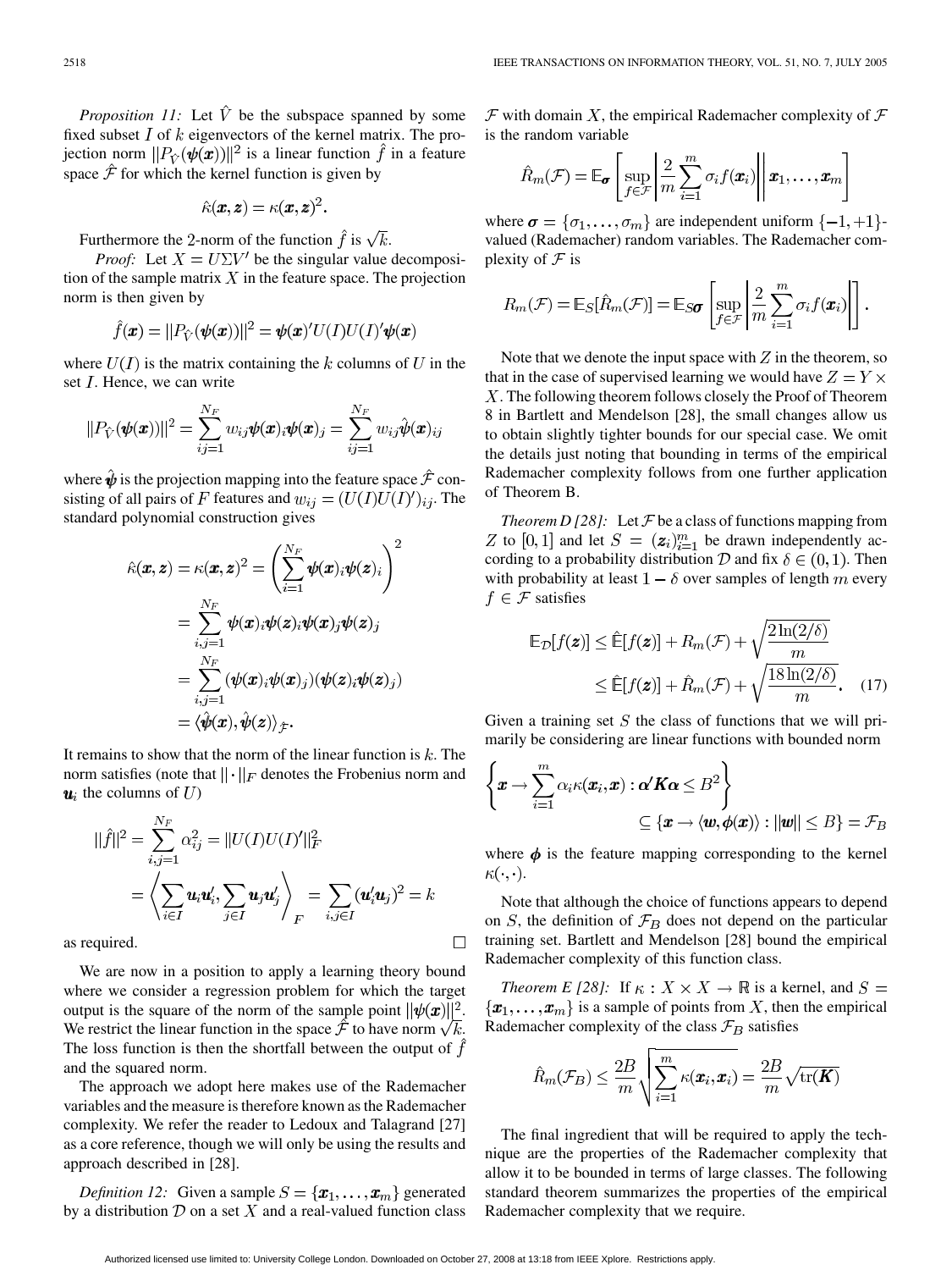*Theorem F:* Let  $F$  and  $H$  be classes of real functions. Then we get the following.

1) If 
$$
\mathcal{F} \subseteq \mathcal{H}
$$
, then  $\hat{R}_m(\mathcal{F}) \leq \hat{R}_m(\mathcal{H})$ .

2) For every 
$$
c \in \mathbb{R}
$$
,  $R_m(c\mathcal{F}) = |c|R_m(\mathcal{F})$ .

The proofs of these results are immediate consequences of the definition of empirical Rademacher complexity. We can now apply these results to the approximation of the norm of the variable by a linear function of bounded norm.

*Theorem 13:* If we perform PCA on a randomly drawn training set  $S$  of size  $m$  in the feature space defined by a kernel  $\kappa(\mathbf{x}, \mathbf{z})$  and project new data onto the space  $\hat{V}$  spanned by a subset I of k eigenvectors, with probability greater than  $1 - \delta$ over the generation of the sample  $S$  the expected squared residual is bounded by

$$
\mathbb{E}\left[\left\|P_{\hat{V}}^{\perp}(\boldsymbol{\psi}(\boldsymbol{x}))\right\|^2\right] \leq \frac{1}{m} \sum_{i \notin I} \hat{\lambda}_i(S)
$$

$$
+ \frac{1 + \sqrt{k}}{\sqrt{m}} \sqrt{\frac{2}{m} \sum_{i=1}^m \kappa(\boldsymbol{x}_i, \boldsymbol{x}_i)^2} + R^2 \sqrt{\frac{18}{m} \ln\left(\frac{2}{\delta}\right)}
$$

where the support of the distribution is in a ball of radius  $R$  in the feature space.

*Proof:* As indicated in Proposition 11, we consider the function class  $\mathcal{F}_{\sqrt{k}}$  with respect to the kernel

$$
\hat{\kappa}(\pmb{x},\pmb{z}) = \kappa(\pmb{x},\pmb{z})^2
$$

with corresponding feature mapping  $\hat{\psi}$ . Note that the weight vectors considered satisfy the special condition that they are positive semidefinite, that is, that

$$
\sum_{ij} w_{ij} \hat{\boldsymbol{\psi}}(\boldsymbol{x})_{ij} \geq 0
$$

for all  $x$ . Furthermore, the function corresponds to the norm squared of a projection mapping. We will denote the subset of functions satisfying this condition by  $P$ . We augment the corresponding primal weight vectors with one further dimension while augmenting the corresponding input vectors with a feature

$$
||\boldsymbol{\psi}(\boldsymbol{x}))||^{2}k^{-0.25} = \kappa(\boldsymbol{x}, \boldsymbol{x})k^{-0.25} = k^{-0.25}\sqrt{\hat{\kappa}(\boldsymbol{x}, \boldsymbol{x})}
$$
  
= 
$$
||\hat{\boldsymbol{\psi}}(\boldsymbol{x}))||k^{-0.25}
$$

that is, the norm squared in the original feature space divided by the fourth root of  $k$ . We now apply Theorem D to the class

$$
\hat{\mathcal{F}} = \left\{ f_{\ell} : (\hat{\psi}(\pmb{x}), ||\hat{\psi}(\pmb{x}))||k^{-0.25}) \right\}
$$

$$
\mapsto (||\hat{\psi}(\pmb{x}))|| - f(\hat{\psi}(\pmb{x})))R^{-2} | f \in \hat{\mathcal{F}}_{\sqrt{k}} \cap \mathcal{P} \right\}
$$

$$
\subseteq R^{-2} \hat{\mathcal{F}}_{\sqrt{k+\sqrt{k}}},
$$

where we have restricted the inputs to images of points in the input space as indicated. The squared norm of the image of the input  $\boldsymbol{x}$  under this feature mapping is  $\hat{k}(\boldsymbol{x}, \boldsymbol{x}) (1 + k^{-0.5}).$ The theorem is applied to the function  $\hat{f}_{\ell}$  where  $\hat{f}$  is the projection function of Theorem 11. We must first verify that the range of the function class on the restricted inputs is  $[0, 1]$ . Since we

have restricted ourselves to positive semidefinite weight vectors  $f(\psi(x)) \geq 0$ , so that

$$
f_{\ell}(\hat{\boldsymbol{\psi}}(\boldsymbol{x})) \le ||\hat{\boldsymbol{\psi}}(\boldsymbol{x}))||R^{-2} \le 1.
$$

Furthermore, since we have restricted  $\hat{\mathcal{F}}$  to only contain functions that correspond to taking the norm squared of projection mappings in the original feature space, we have that

$$
f(\hat{\boldsymbol{\psi}}(\boldsymbol{x})) \le ||\hat{\boldsymbol{\psi}}(\boldsymbol{x}))||
$$

so that  $f_{\ell}(\hat{\psi}(x)) \geq 0$  as required. We can therefore apply Theorem 11. First note that for the function  $\hat{f}_\ell$ , the left-hand side of the expression is equal to

$$
\frac{1}{R^2}\mathbb{E}\left[\|P_{\hat{V}}^{\perp}(\boldsymbol{\psi}(\boldsymbol{x}))\|^2\right]
$$

where  $\hat{V}$  is the space spanned by the k eigenvectors in the set . Hence, to obtain the result it remains to evaluate the two expressions on the right-hand side of (17). The first is a scaling of the empirical squared residual when projecting into the space  $\hat{V}$ , that is,

$$
\frac{1}{R^2}\hat{\mathbb{E}}[||P_{\hat{V}}^{\perp}(\boldsymbol{\psi}(\boldsymbol{x}))||^2] = \frac{1}{mR^2}\sum_{i \notin I} \hat{\lambda}_i.
$$

The second expression is  $R_m(\mathcal{F})$  which by Theorem F parts 1 and 2 can be bounded by  $R^{-2}R_m(\mathcal{F}\setminus\Box)$ . Next we apply Theorem E to obtain

$$
\hat{R}_m\left(\hat{\mathcal{F}}'_{\sqrt{k+\sqrt{k}}}\right) \leq \frac{\sqrt{k+\sqrt{k}}}{m} \sqrt{\text{tr}(\boldsymbol{K})} \n= \sqrt{\frac{k+\sqrt{k}}{m}} \sqrt{\frac{2(1+k^{-0.5})}{m} \sum_{i=1}^m \kappa(\boldsymbol{x}_i, \boldsymbol{x}_i)^2} \n= \frac{1+\sqrt{k}}{\sqrt{m}} \sqrt{\frac{2}{m} \sum_{i=1}^m \kappa(\boldsymbol{x}_i, \boldsymbol{x}_i)^2}.
$$

Assembling all the components and multiplying through by  $R^2$ gives the result.

We can apply the bound  $m$  times to obtain a Proof of Theorem 1.

*Proof of Theorem 1:* We apply Theorem 13 taking  $I =$  $\{1, \ldots, k\}$ , for  $k = 1, \ldots, m$ , in each case replacing  $\delta$  by  $\delta/m$ . This ensures that with probability  $1 - \delta$  the assertion holds for all  $m$  applications. The second inequality of Theorem 1 follows from the observation that for  $k \geq \ell$ 

$$
\mathbb{E}\left[\left\|P_{\hat{V}_k}^{\perp}(\boldsymbol{\psi}(\boldsymbol{x}))\right\|^2\right] \leq \mathbb{E}\left[\left\|P_{\hat{V}_{\ell}}^{\perp}(\boldsymbol{\psi}(\boldsymbol{x}))\right\|^2\right]
$$

while the first inequality follows from the last inequality of (16).

A similar argument applies for Theorem 2.

*Proof of Theorem 2:* We apply Theorem 13 taking  $I = \{1, \ldots, k\}$ , for  $k = 1, \ldots, m$ , in each case replacing  $\delta$  by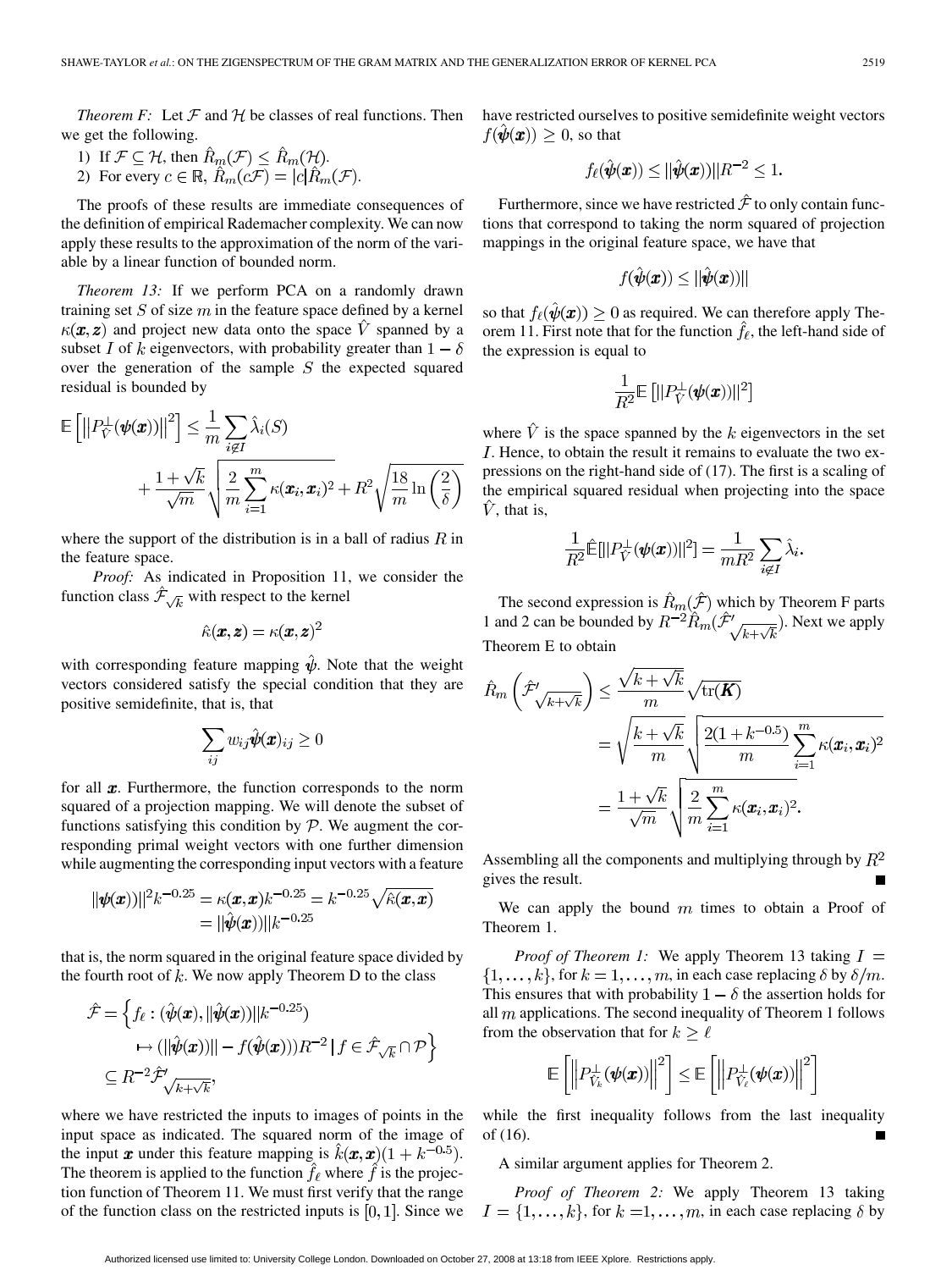

Fig. 2. (a) Plot of the projected squared norm plotted against the projection dimension. The plot shows three curves, i) expected squared norm for training set when projected into empirical eigenspace averaged over 20 random splits, ii) expected squared norm for the true process eigenspectrum, and iii) expected squared norm for empirical eigenspace again averaged over 20 random splits. (b) Zooms in on plot (a) by displaying the differences between i) and ii) and between iii) and ii).

 $\delta/(m+1)$ . This ensures that with probability  $1-\delta$  the assertion holds for all  $m$  applications together with the assertion that

$$
|\mathbb{E}[||\psi(\pmb{x})||^2] - \hat{\mathbb{E}}[||\psi(\pmb{x})||^2]| \leq R^2 \sqrt{\frac{1}{m} \ln \frac{2(m+1)}{\delta}}.
$$

This final inequality follows from a straightforward application of McDiarmid's inequality. The second inequality of Theorem 2 follows from the observations above together with the fact that

$$
\frac{1}{m}\hat{\lambda}^{\leq k} = \hat{\mathbb{E}}[\|\psi(\pmb{x})\|^2] - \frac{1}{m}\hat{\lambda}^{>k},
$$

while the first inequality again follows from the last inequality of (16).  $\blacksquare$ 

Finally we give the Proof of Theorem 3.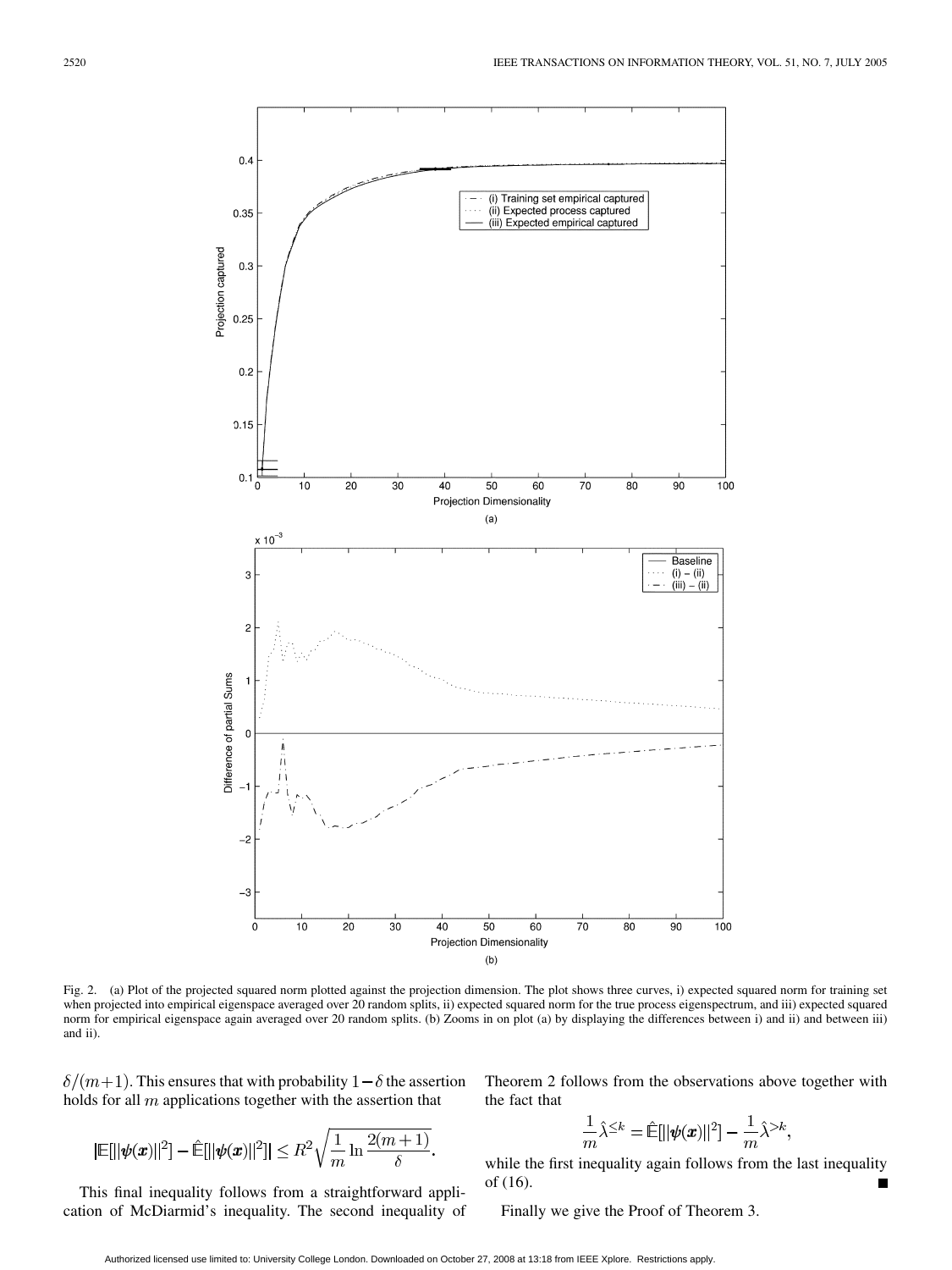<span id="page-11-0"></span>*Proof of Theorem 3:* Consider applying Theorem 13 taking  $I = \{k\}$ , and replacing  $\delta$  by  $\delta/(m + 1)$ . This ensures that with probability  $1 - \delta$  the assertion holds for all m applications together with the assertion that

$$
\mathbb{E}[\|\psi(\pmb{x})\|^2] - \hat{\mathbb{E}}[\|\psi(\pmb{x})\|^2] \le R^2 \sqrt{\frac{1}{m} \ln \frac{2(m+1)}{\delta}}.
$$

This final inequality follows from a straightforward application of McDiarmid's inequality. The inequality of Theorem 3 follows from the observations above together with the fact that

$$
\frac{1}{m}\sum_{i\neq k}\hat{\lambda}_i = \hat{\mathbb{E}}[\|\psi(\pmb{x})\|^2] - \frac{1}{m}\hat{\lambda}_k.
$$

### VI. EXPERIMENTS

To illustrate the results described in this paper experiments were carried out with the breast cancer data set [\[29](#page-12-0)] which contains 683 data points. This dataset is available from the University of California, Irvine (UCI) machine learning repository. A normalized cubic polynomial kernel was chosen

$$
\kappa_{\rm NC}\langle x_i, x_j\rangle = \frac{\langle x_i, x_j\rangle^3}{\sqrt{\langle x_i, x_i\rangle^3 \langle x_j, x_j\rangle^3}}\tag{18}
$$

from a range of other kernels, based on the empirical observation that the process eigenspectrum did not decay too fast.

We compare three quantities

i) 
$$
\mathbb{E}[\Vert P_{\hat{V}_L}(\boldsymbol{\psi}(\boldsymbol{x})) \Vert^2] = (1/m) \sum_{i=1}^k \hat{\lambda}_i,
$$

ii)  $\mathbb{E}[\Vert P_{V_k}(\boldsymbol{\psi}(\boldsymbol{x})) \Vert^2] = \sum_{i=1}^{\kappa} \lambda_i,$ 

iii)  $\mathbb{E}[\|P_{\hat{V}_t}(\psi(\bm{x}))\|^2].$ 

From inequality (13) we have ii)  $\geq$  ii) and from Proposition 2 we have i)  $\geq$  iii) in the expectation  $\mathbb{E}_m$  with respect to the product distribution.

We randomly selected 50% of the data as a "training" set. The process eigenspectrum was obtained by performing an eigenvalue decomposition of the kernel matrix constructed from the entire dataset. Similarly, the spectrum  $\{\lambda_i\}$  was obtained from an eigendecomposition of the appropriate submatrix. The computation of  $||P_{\hat{V}_L}(\psi(\mathbf{x}))||^2$  is carried out as explained in [\[15](#page-12-0)].

Fig. 2(a) shows the projected squared norm plotted against  $k$ for these three quantities. Curves i) and iii) have been averaged over 20 random choices of the training set. The error bars give one standard deviation. Notice the close agreement between the curves i) and iii), indicating that the subspace identified as optimal for the training set is indeed capturing almost the same amount of information for all data points. The very tight error bars show clearly the very tight concentration of the sums of tail of eigenvalues as predicted by Theorem 7. In order to amplify the information depicted in Fig. 2(a) and (b) plots the differences i)–ii) and iii)–ii). As expected, we see that i) – ii)  $\geq 0$ and iii)  $\leq$  0. For larger projection dimensions, the theory predicts that the accuracy will level off and remain constant and this effect can be observed in Fig. 2(b).

## VII. CONCLUSION

The paper has shown that the eigenvalues of a positive semidefinite matrix generated from a random sample is concentrated. Furthermore, the sum of the last  $m - k$  eigenvalues is similarly concentrated as is the residual when the data is projected into a fixed subspace.

Furthermore, we have shown that estimating the projection subspace on a random sample can give a good model for future data provided the number of examples is much larger than the dimension of the subspace that captures most of the training data. The results provide a basis for performing PCA or kernel-PCA from a randomly generated sample, as they confirm that the subspace identified by the sample will indeed "generalize" in the sense that it will capture most of the information in a test sample provided that the dimension is small compared to the sample size and that the subspace captures most of the variance in the training data. The result is somewhat counter-intuitive in that the dimension of the feature space does not appear explicitly. The critical quantity is the ratio of the empirical or "effective" dimension of the sample data to the number of examples it comprises.

Experiments are presented that confirm the theoretical predictions on a real-world dataset for small projection dimensions. For larger projection dimensions, the theory predicts that the accuracy will level off and remain constant. In practice, there is a slow attenuation with increasing projection dimension. This is not inconsistent with the theory and agrees with intuitive expectations.

#### ACKNOWLEDGMENT

C. K. I. Williams wishes to thank Matthias Seeger for comments on an earlier version of the paper.

#### **REFERENCES**

- [1] N. Cristianini and J. Shawe-Taylor, *An Introduction to Support Vector Machines*. Cambridge, U.K.: Cambridge Univ. Press, 2000.
- [2] S. Mika, B. Schölkopf, A. Smola, K.-R. Müller, M. Scholz, and G. Rätsch, "Kernel PCA and de-noising in feature spaces," *Adv. Neural Inf. Process. Syst.*, vol. 11, 1998.
- [3] N. Cristianini, H. Lodhi, and J. Shawe-Taylor. (2000) Latent Semantic Kernels for Feature Selection. NeuroCOLT Working Group. [Online]. Available: http://www.neurocolt.org
- [4] J. Kleinberg, "Authoritative sources in a hyperlinked environment," in *Proc. 9th ACM-SIAM Symp. Discrete Algorithms*, San Francisco, CA, Jan. 1998.
- [5] S. Brin and L. Page, "The anatomy of a large-scale hypertextual (web) search engine," in *Proc. 7th Int. World Wide Web Conf.*, Brisbane, Australia, Apr. 1998.
- [6] A. Y. Ng, A. X. Zheng, and M. I. Jordan, "Link analysis, eigenvectors, and stability," in *Proc. 17th Int. Joint Conf. Artificial Intelligence (IJCAI-01)*, Seattle, WA, Aug. 2001.
- [7] A. Guionnet and O. Zeitouni, "Concentration of the spectral measure for large matrices," *Electron. Commun. Prob.*, vol. 5, pp. 119–136, 2000.
- [8] N. Alon, M. Krivelevich, and V. H. Vu, "On the concentration of eigenvalues of random symmetric matrices," *Israel J. Math.*, vol. 131, pp. 259–267, 2002.
- [9] C. K. I. Williams and M. Seeger, "The effect of the input density distribution on kernel-based classifiers," in *Proc. 17th Int. Conf. Machine Learning (ICML 2000)*, P. Langley, Ed. San Francisco, CA: Morgan Kaufmann, 2000.
- [10] C. T. H. Baker, *The Numerical Treatment of Integral Equations*. Oxford, U.K.: Clarendon, 1977.
- [11] H. Zhu, C. K. I. Williams, R. J. Rohwer, and M. Morciniec, "Gaussian regression and optimal finite dimensional linear models," in *Neural Networks and Machine Learning*, C. M. Bishop, Ed. Berlin, Germany: Springer-Verlag, 1998.
- [12] V. Koltchinskii and E. Gine, "Random matrix approximation of spectra of integral operators," *Bernoulli*, vol. 6, no. 1, pp. 113–167, 2000.